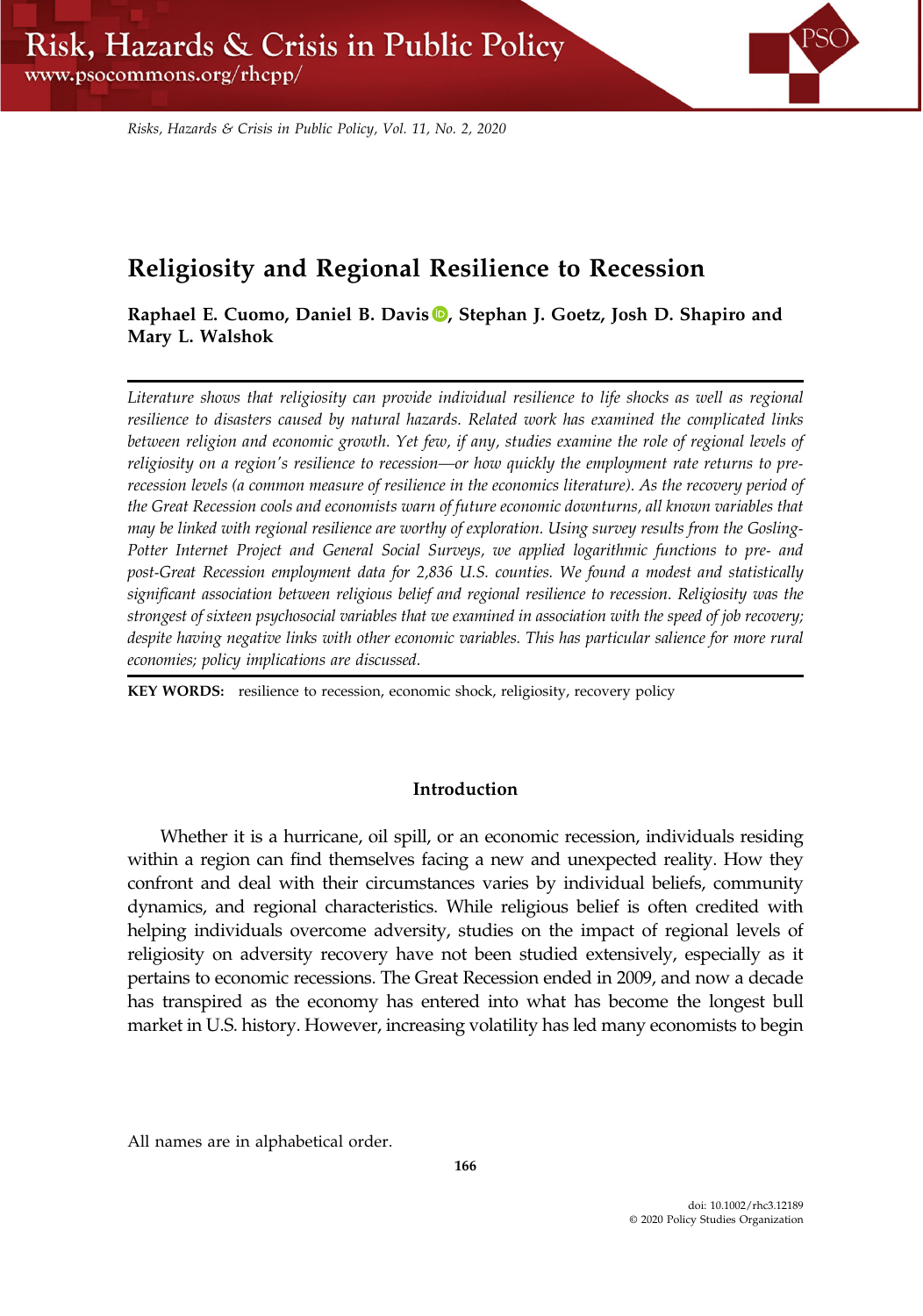predicting that the next downturn is looming (Bump, 2019). In preparation for the potential of another recession, research on the impact of less understood variables on regional resilience to recession are in order—our study contributes to that effort, identifying religiosity as a standout among a set of psychosocial variables.

In this paper, we examine the relationship between regional religiosity (defined as a county's average score on survey questions about religious belief and practice on the General Social Survey) and resilience to recession across 2,836 U.S. counties following the Great Recession of 2007/08. It should be noted that we define "resilience to recession" in accordance with the definition used to construct the variable used in our analysis, originally from Han and Goetz (2015), as having the employment rate, which would have occurred if the pre‐recession expansion had continued in place of the recessionary drop and rebound. Similar definitions have been used in the economics literature for some time, such as Christopherson, Michie, and Tyler (2010) acknowledgment that resilience has a range of definitions but, "in economics, resilience has been defined in terms of return to a fixed and narrowly defined equilibrium (as measured by employment, for example)" (p. 1). It should also be noted that we focus our discussion on the resolute regions at the county level, rather than more macroscopic national subdivisions. This paper comes as a portion of a larger study on the links between sixteen hand‐picked psychosocial variables (e.g., views toward science, views toward gender roles, personality traits) with reasonable literature to hypothesize associations, and their impact on multiple economic outcome variables. While religiosity was negatively associated with some economic variables like per capita income and unemployment levels, it was the standout variable linked to the speed of job recovery at the county level after the Great Recession. In this paper, we explore possible linkages behind this surprising finding.

#### Literature on the Links Between Religiosity and Resilience

### Religiosity and Individual Resilience to Life Stressors

Extensive work examines the links between religiosity and the generally positive impact it has on *individual's* resilience to life's stressors. For example, among college students, scoring high on a scale of religious belief was positively associated with scoring higher on a scale of resilience (Javanmard, 2013). Similarly, Mosquiero, da Rocha, and Fleck (2015) found that depressed patients who had previously attempted suicide, but who also had high intrinsic religiosity, were discharged with higher resilience scores than those with low intrinsic religiosity. Attendance at religious services appears to help reduce the odds of mood disorders (Kasen, Wickramarante, Gameroff, & Weissman, 2012). Placing high importance on religion or spirituality is linked to a thicker cerebral cortex, possibly expanding a cortical reserve against familial depressive illness (Miller et al., 2014). The effect between spirituality and resilience appears to function across the lifespan, with studies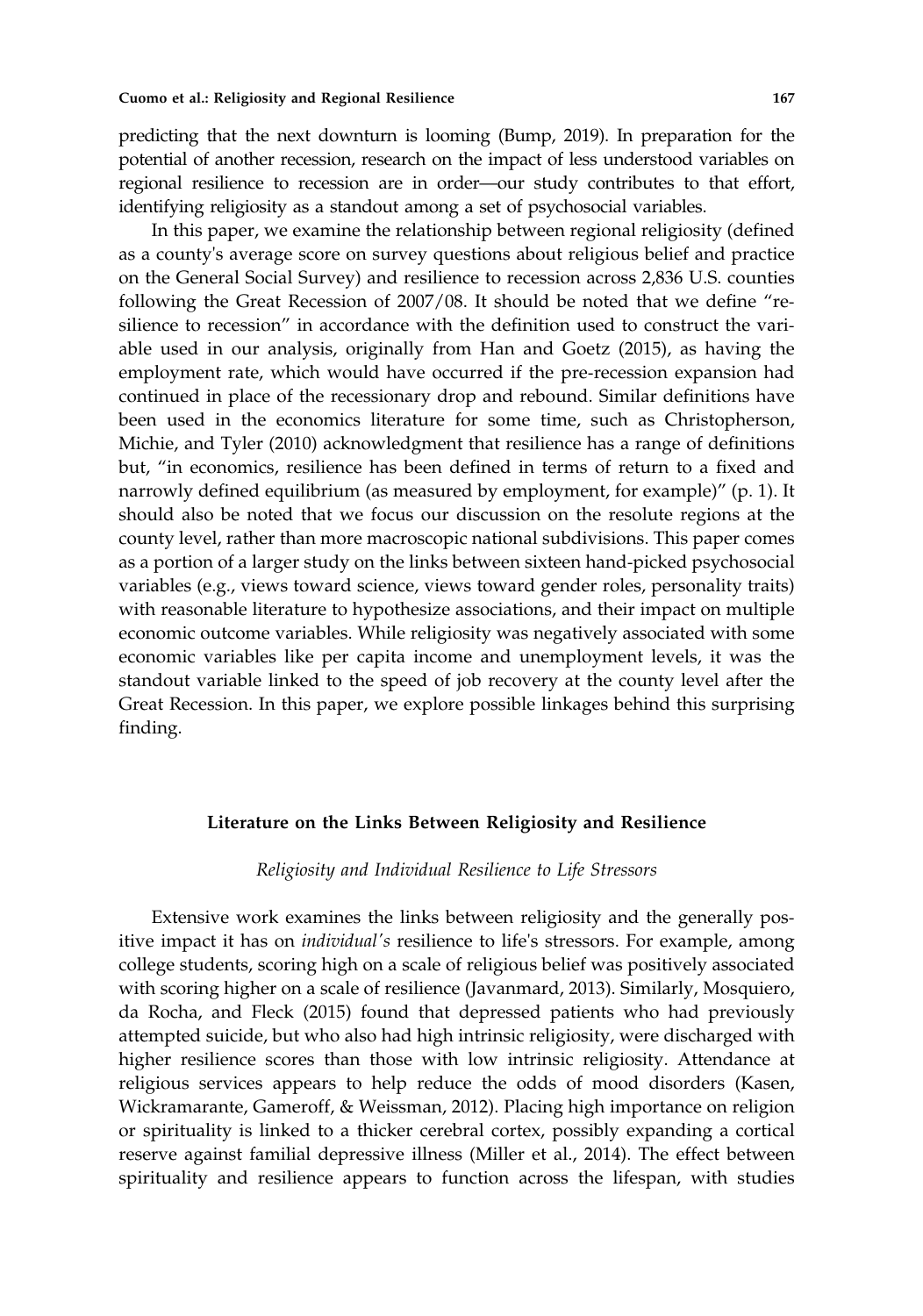finding links among adolescents (Kim & Esquivel, 2011), young adults (Rounding, Hart, Hibbard, & Carroll, 2011), and the elderly (López, Camilli, & Noriega, 2014).

### Religiosity and Group Resilience to Life Stressors

Moving beyond the individual and toward group dynamics, the link between spirituality and resilience is not exclusive to a single religion or denomination. In other words, it matters not what form the belief takes (e.g., Judaism, Presbyterianism) but merely that the belief exists. While subjects in U.S. studies of religiosity tend to be Christian, similar results have been documented for Muslims, such as Narayanan and Abeer's study (2011), which found a positive relationship between practicing Islam and scores on a resilience inventory. Studies of exposure to war and terror have found links between religiosity and resilience among Buddhists and Christians (Fernando & Ferrari, 2011), confirming a statistically significant relationship between inventories about religious practice and resilience. Conversely, in one study of Israelis who had experienced acts of terror, a more secular outlook was associated with greater individual resilience (Hobfoll et al., 2009), while another study of Israelis found greater religiosity to be associated with stronger views of community and national resilience (Kimhi, Goroshit, & Eshel, 2013).

#### Religiosity and Regional or Community Resilience to Disaster

Studies of regional disasters—whether natural events (earthquakes, floods, etc.) or social events (cyber‐attacks, riots, etc.)—also show connections between religiosity and resilience. For example, Dahlberg, Johannessen‐Henry, Raju, and Tulsiani (2015) pointed out the positive role of community infrastructure in meeting local needs following a disaster; while this certainly includes non-religious functions like federal plans and strong infrastructure, it also involved religiosity‐related components like pastoral care for trauma counseling and church facilities being converted to community centers for shelters or government aid deployment. Similarly, Rivera and Nickels (2014) speak of the valuable role the Mary Queen of Vietnam Catholic Church played in the disaster recovery of a New Orleans community devastated by the 2005 impacts of Hurricane Katrina. Religion is listed among the several cultural factors that influence both disaster risk reduction (Krüger, Bankoff, Cannon, Orlowski, & Schipper, 2015) as well as post‐disaster recovery (Aldrich, 2012).<sup>1</sup> Most of these studies, however, rely on case studies of organizational (e.g., churches) actions; lacking are studies that investigate other features of regional religiosity that may play a part on recovery such as social capital, cultural homogeneity, philanthropic activity, etc.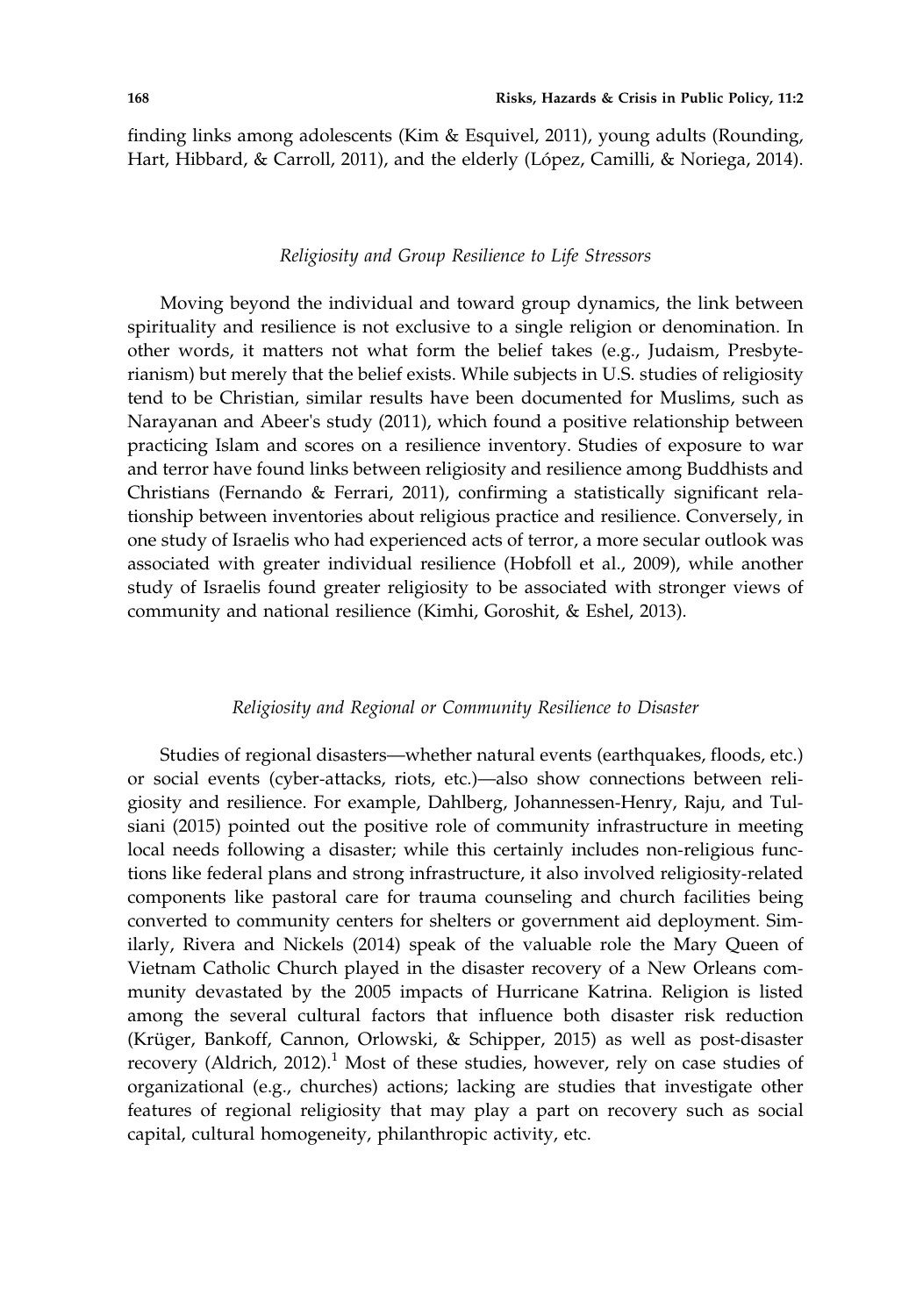### The Complex Relationship Between Religion on Economic Change

Karl Marx argued that changes in human modes of production drove cultural change (Marx, 1992[1867]), while Max Weber argued the opposite: that ideas particularly the peculiarities of Calvinist theology and its Protestant work ethic wrought capitalism (Weber, 2002[1905]). Marx thought industrial capitalists could utilize religion to keep their workers in line, thereby maximizing productivity in factories (Ritzer & Stepnisky 2017, see Chapter 6). Weber, by contrast, believed that economic risk‐taking among Protestants (but not among Catholics) drove a kind of proto-entrepreneurism (Ritzer & Stepnisky 2017, see Chapter 8). This tension between them has persisted. One side, in greater alignment with Marx, leans toward materialism, or the perspective that the types of work and resources available are what most powerfully drive change in both individual lives and in societies. The other side, in greater alignment with Weber, lean toward idealism, believing that the power of culture (including religion) is the greater driver in such transitions.

In contemporary focus, some evidence exists, as Weber predicted, that nations with greater Protestant cultural histories have more pro‐market attitudes (Hayward & Kemmelmeier, 2011). Further, Galbraith and Galbraith (2007) argue that while "intrinsic religiosity" in some cases leads to economic growth, intrinsic religiosity is linked to entrepreneurial activity. However, Shapiro, Cuomo, Davis, and Walshok (2019) did not find the same association. Similarly, Balog, Baker, and Walker (2014) review of the literature on religiosity and entrepreneurship presents contradictory findings, centered on methodological shortcomings, divergences in definitions, lack of common theoretical frameworks, and more. Related to Marx's ideas about religion as a means of worker control, Barro and McCleary (2003) find that greater religious belief is associated with a nation's enhanced economic performance, but greater church attendance is not—because greater attendance results in more resources being given to the religious sector. Finally, a longitudinal, multi-nation study on inequality and religiosity by Solt, Habel, and Tobin Grant (2011) finds that, as inequality grows, so does religiosity:

The results of comparative analyses indicate that religiosity is much higher in the United States than in western Europe primarily because inequality is much greater there, making wealthy individuals more likely to adopt religion to justify their privilege and giving them more power to spread religious belief throughout their society.

(Solt et al., 2011, p. 463)

This argument could partly explain why religiosity was negatively linked with the other economic factors in our analysis; we address this further in our discussion.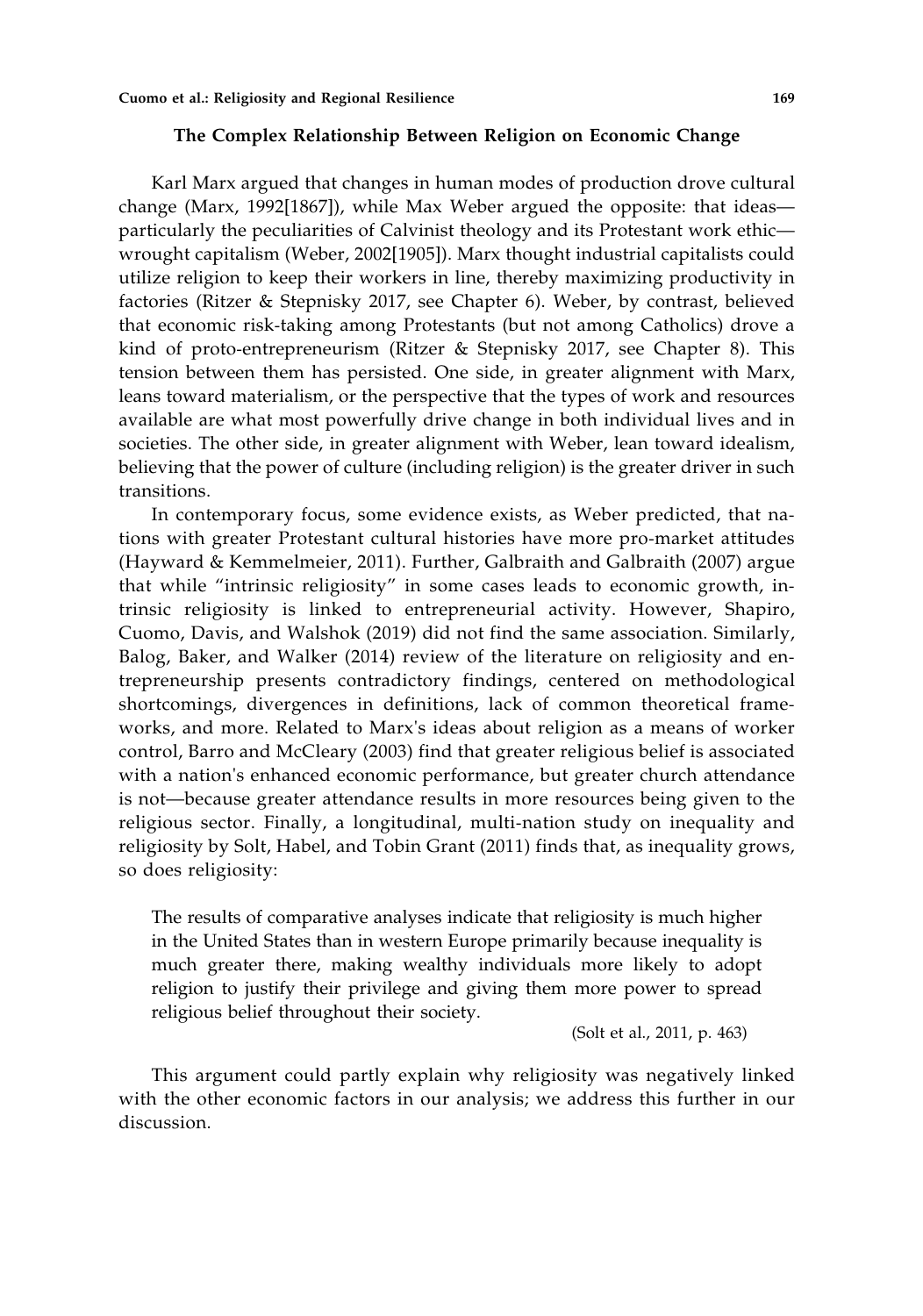#### Resilience to Recession

Recession represents an alternate form of disaster, felt most acutely as an economic rather than natural or social event, with wide‐ranging financial impacts on both individuals and regions.

#### Factors Boosting Individual Resilience to Recession

After the Great Recession ended in 2009, the economy recovered at an unusually slow pace, in part because of high levels of inequality in the United States (Cynamon & Fazzari, 2015). Individual‐level factors such as age, race, gender, industry, and education level had significant effects on differential rates of recovery in individual wages (Doran & Fingleton, 2015); for example, living in places of high population density is weakly correlated with lower resilience, but having a college degree is linked with higher resilience. Qualitative work has also elucidated how some of these factors make recovery more challenging, such as an article from Fenge, Worsowick, Hean, and Wilkinson (2012) on how difficult recession can be for the elderly, as re‐budgeting and learning new money management techniques represent a particular challenge for this population. Harrison (2012) argues that an overemphasis on resilience itself can undervalue the difficulties of gendered dimensions of poverty, which can lead to blaming the victim (as with single mothers, for example). Similarly, some social scientists argue that the overemphasis on individual agency in economic recovery is misplaced, and that more emphasis needs to be put on regional and cultural characteristics that shape the social structures that guide recovery, in some cases creating pathdependent behaviors (Dagdeviren, Donoghue, & Promberger, 2016). Indeed, features like social networks, confidence in politics, and religiosity also have some positive impact on people's happiness levels after a recession (Reeskens & Vandecasteele, 2017). In two rural communities in Canada, greater social capital helped ward off mental health and substance abuse problems after a recession (Frank, Davis, & Elgar, 2014). However, beyond a sense of well‐being or happiness, it remains unclear is whether religiosity helps facilitate recovery from recession in financial terms.

#### Factors Boosting Regional Resilience to Recession

The impact of regional characteristics on recovery from recession is an area of growing interest. Fingleton, Garretsen, and Martin (2012) found greater differences in how U.K. regions initially resisted employment shocks than in how they recovered from them. Deller, Conroy, and Watson (2017) found that regions in the United States with larger shares of female‐owned businesses maintained more stable employment rates, as female‐led enterprises were somewhat less likely to lay off workers than male‐led firms. Han and Goetz (2019) examined spatial networks and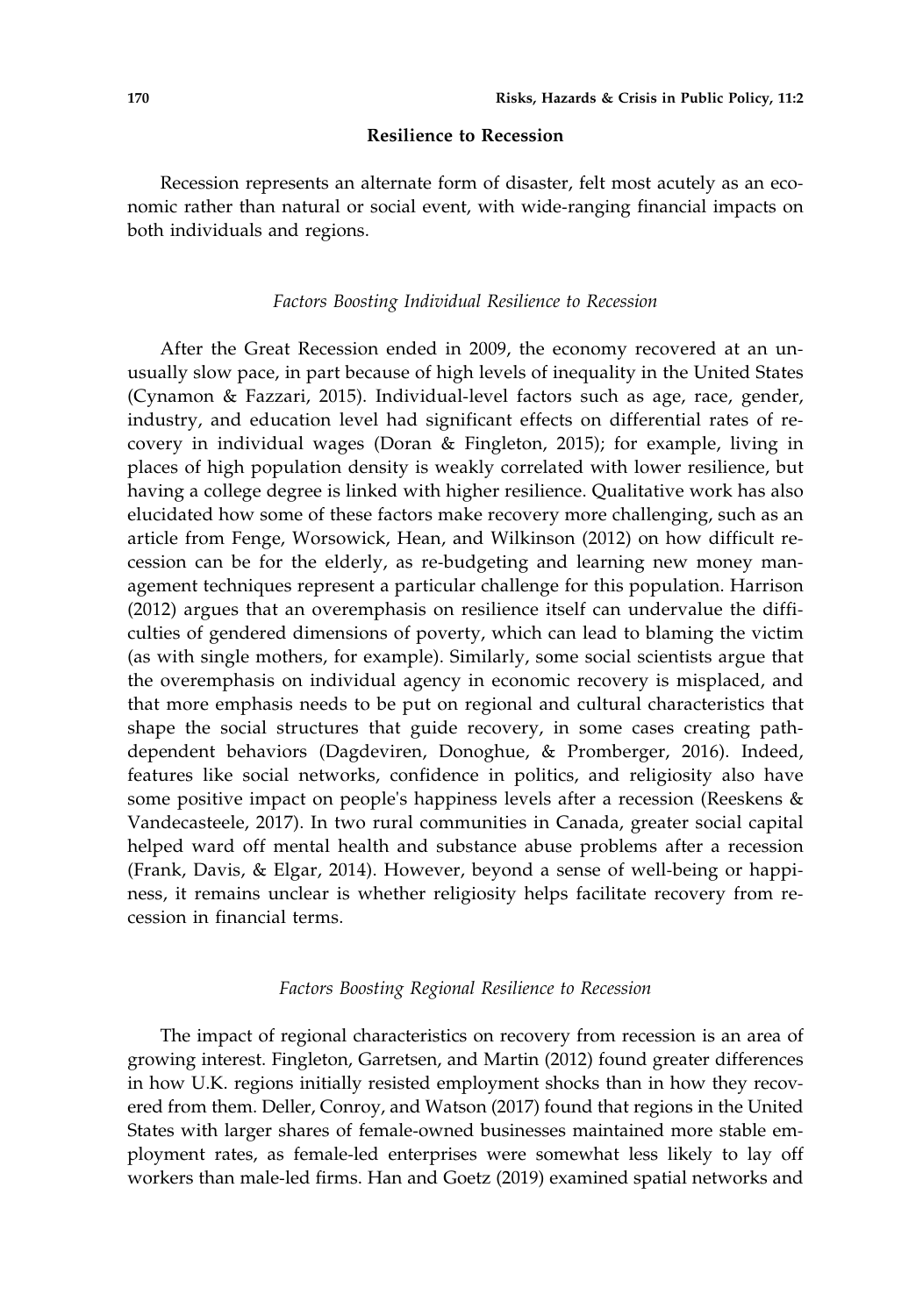concluded that the centrality of an industry in a region makes a difference for the region's post-recession ability to regain employment rates. Martin (2012) reminds us that resilience is not a static feature of an economy, but a dynamic process. While it may be measured by some numeric coefficient value, that number reflects a set of evolving social interactions. Therefore, it is important that regional policymakers understand "the core competencies of each local area as they have evolved and emerged across many economic cycles" (Martin, Sunley, & Tyler, 2015, p.146). This includes more than just business competencies like technological innovations or industry clusters, but also social and cultural capitals—such as density of various types of relational and business networks, traits of regional populations on views toward work and science, and regional religiosity among them. In this paper, we test whether or not a regional degree of religiosity is associated with regional resilience to recession, in terms of a region's speed in returning to its pre‐recession employment rate. We used statistical analysis to explore this process.

#### Methods

#### Data

The purpose of this research was to determine the psychosocial characteristics that are significantly associated with resilience to recession at the county level. Resilience data, the dependent variable in this study, was computed using formulas described in a prior publication (redacted for blind review). Resilience is measured as a logarithmic function of the quotient between the drop in employment rate during the Great Recession and the post-recessionary increase in employment rate, while adjusting for pre‐recession trends in county‐level employment. See Figure 1 for a visual illustration of resilience. Though mathematically taking standard deviation into account, the measure of resilience used in this study is given at the county level.



Figure 1. Resilience Measured By Return to Expected Levels of Employment. (Adapted from Han and Goetz [2015] with permission).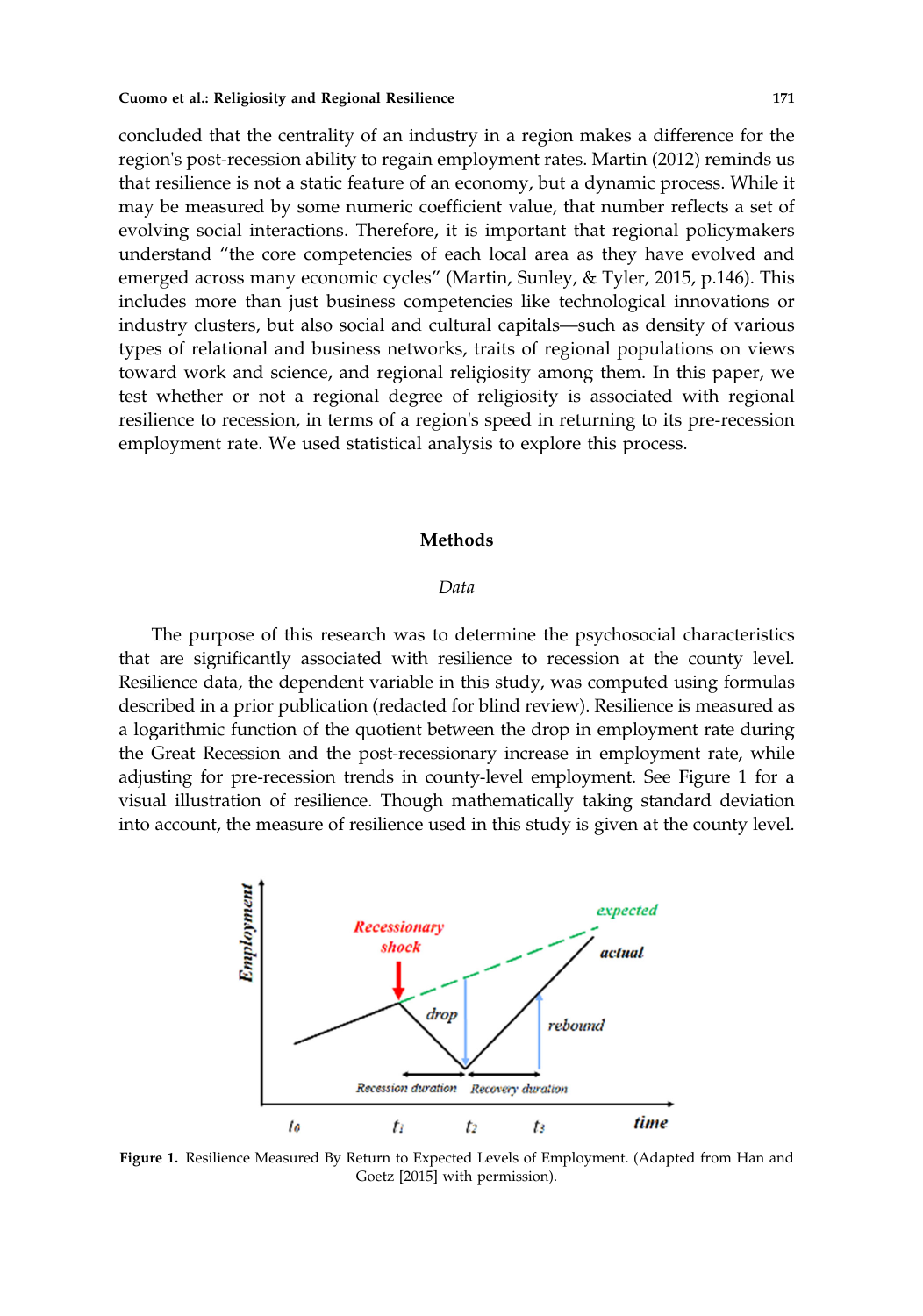The covariates of interest in this study are latent, population‐based psychosocial factors from combinations of questions in the Gosling‐Potter Internet Project survey and the General Social Surveys (GSS). Both surveys have undergone several waves of administration. The authors were not involved in the conception or administration of either survey, but survey data were provided to the authors for the purpose of these analyses. The Gosling‐Potter Internet Project was devised to compute measures for the so-called "Big Five" personality traits: openness, conscientiousness, extraversion, agreeableness, and neuroticism. While organized into domains, the GSS ask varying combinations of societally relevant questions during each iteration of survey fielding. We found sufficient questions and data to support combining 11 latent factors: religiosity, work ethic, risk-taking, empathy, selflessness, gender equality, conflict awareness, hopefulness, collectivism, tolerance, and belief in science (see Appendix A). We show how religiosity compared with each of these other constructs in the appendix; however, our main focus in this paper is the association of religiosity with recovery from recession. Furthermore, Appendix B lists the individual questions, which were incorporated in the computation of psychosocial variables used in this study, and Appendix C offers descriptive statistics for each.

The exact items that General Social Survey respondents replied to in order to construct our independent variable, religiosity, are also in Appendix B. However, here they are in brief. Respondents were asked to give the frequency that they "ask for God's help in the midst of daily activities;" how frequently they "desire to be closer to God or in union with Him;" and how frequently they pray. They were asked to indicate their level of agreement with the statement that "life is meaningful only because God exists" and if they agree that "it is important to obey church teachings even if I don't understand them." They were also asked if indicate where they fall on a continuum of extremely religious to extremely non‐religious. Lastly, they were asked to indicate their confidence level on a continuum of belief in God, doubt, or belief in no God. These indicators emerge from more voluntary and subjective self-identification of religiosity for respondents than simply religious service attendance or religious adherence, which was used, for example in Cutter, Burton, and Emrich (2010) study on resilience.

### Analysis

After identifying survey questions to combine into individual factors, scales were standardized between questions and the mean value was taken from standardized scales to produce a single county-level value for each latent factor. Though derived from longitudinal surveys, latent factors are considered fixed, community-based psychosocial traits as no evidence exists to suggest notable variation over the fielding time periods for selected questions. Therefore, prior to combining into a latent factor, survey responses across years were merged to compute mean cross‐year scores for each survey question. Furthermore, when calculating mean values for a county's latent factors, survey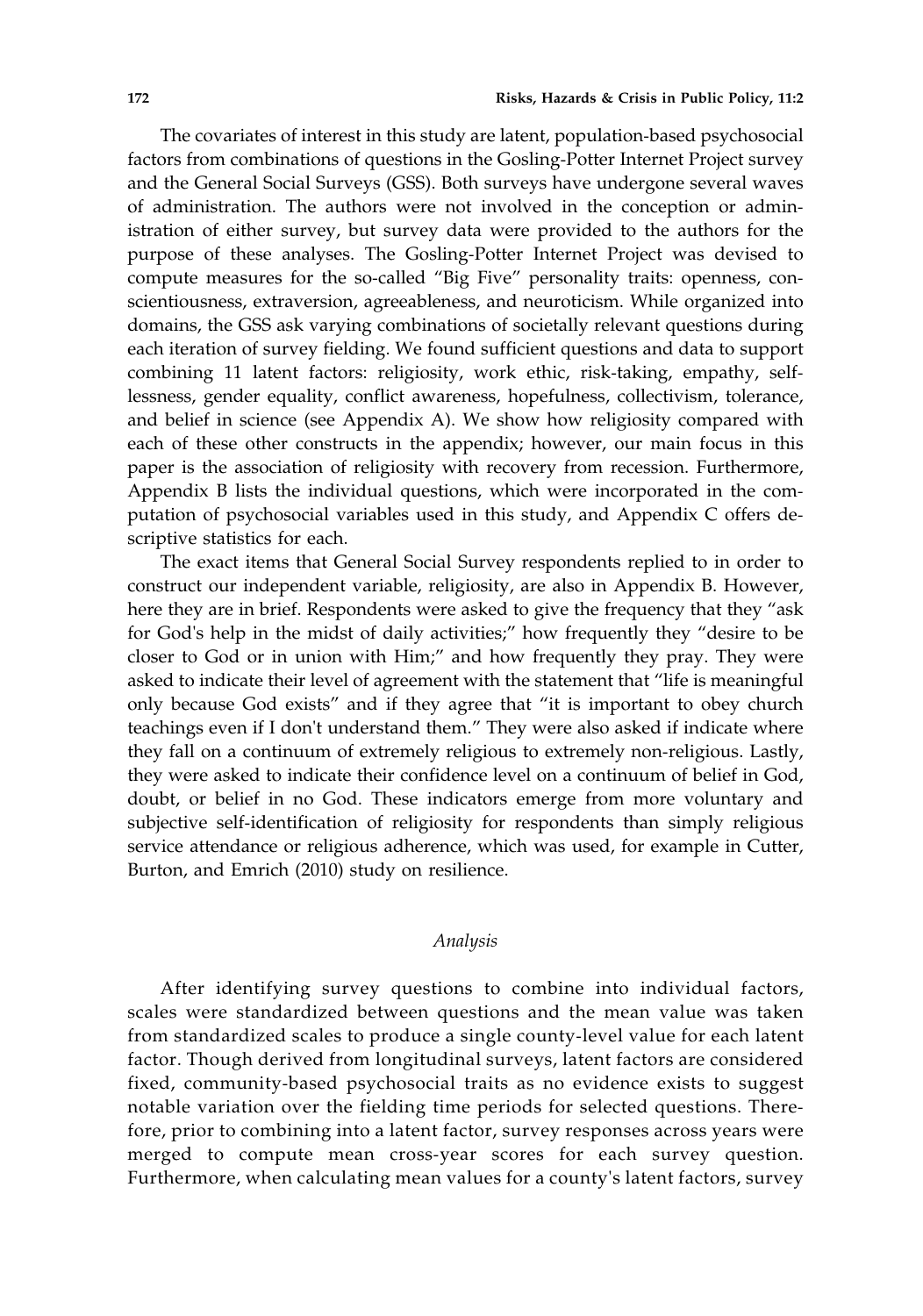questions without available data for the given county were omitted. For comparability between the sixteen psychosocial factors, feature scaling was applied, whereby the factor value for each county was expressed as a percent of the county with the maximum value. Breiman's random forest algorithm was then used to impute values for missing data points that maintained the bivariate relationship between the covariate and the dependent variable. Ordinary least squares regression was then applied to the covariates and dependent variable. Using this methodology, the association between a dependent variable and a given covariate is statistically adjusted for the relationships between the dependent variable and all other covariates in the multivariable model. Given that each regression model included sixteen covariates, statistical values presented for one of the covariates has been adjusted for the effect of fifteen other psychosocial variables. Statistical analyses were done in R version 3.6.0 (R Foundation for Statistical Computing, Vienna, Austria) and maps were made using ArcGIS version 10.6 (ESRI: Redlands, CA) (Figure 2).

#### Results

This research uses regression analytical methods to compute the relationships between county-level resilience to recession and each of 16 psychosocial covariates (while adjusting for confounding effects from the other fifteen covariates). Results from this analysis show that resilience was significantly positively related to



Figure 2. Relationship Between Religiosity and Regional Resilience to Recession at the County Level.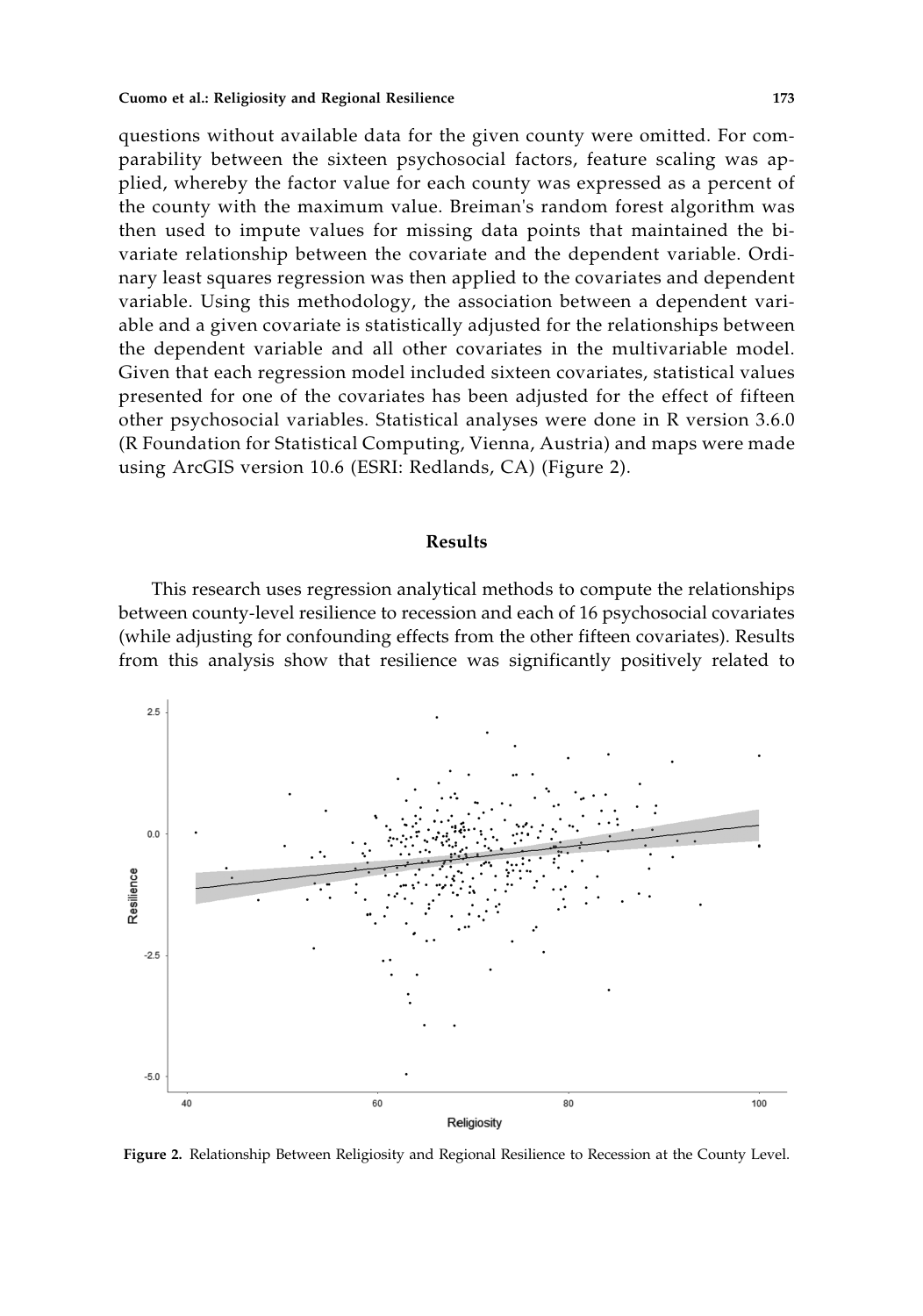religiosity, work ethic, risk‐taking, and empathy; and significantly negatively related to conflict awareness, hopefulness, agreeableness, collectivism, and tolerance. Resilience was not significantly associated with conscientiousness, neuroticism, selflessness, gender equity, extraversion, openness, and belief in science. The overall model was statistically significant and included 2,836 U.S. counties  $(R^2 = 0.35; p < 0.0001).$ 

In this multivariate model, the effect size of religiosity was over double that of the covariate with the second-highest positive association. Specifically, each percentage increase in religiosity leads to an 0.035 unit increase of resilience. Furthermore, the absolute value of the  $t$  statistic  $(t = 12.13)$  was second highest among all covariates (range  $= 0.25 - 14.82$ ), and standard error of the effect size for the covariate‐adjusted relationship between religiosity and resilience was third lowest at 0.00013 (range = 0.01013–0.00012), indicating relatively little dispersion around the trendline. The bivariate trendline relating religiosity to resilience found that a unit increase in religiosity was associated with a 0.022 unit increase in resilience  $(R^2 = 0.045; p < 0.001)$ . The higher effect size of the religiosity variable in the multivariate model suggests that other unaccounted psychosocial factors may obscure the impact of religiosity on economic resilience.

Geospatial visualizations suggest that this relationship may be driven by low levels of resilience and religiosity in urban areas of the West Coast and Northeast, as well as high levels of resilience and religiosity in comparatively rural areas of the Deep South, Appalachia, and West Texas (Figures 3 and 4).

Religiosity was negatively associated with employment rate and with individual income level, relative to most other variables. However, it was the most positively associated of our 16 psychosocial variables with resilience to recession—or how quickly the employment rate returned to pre-recession levels (see Appendix A).





Figure 3. Geospatial Heatmap of National Dispersion of Religiosity. Note: Green (low religiosity) to red‐white (high religiosity).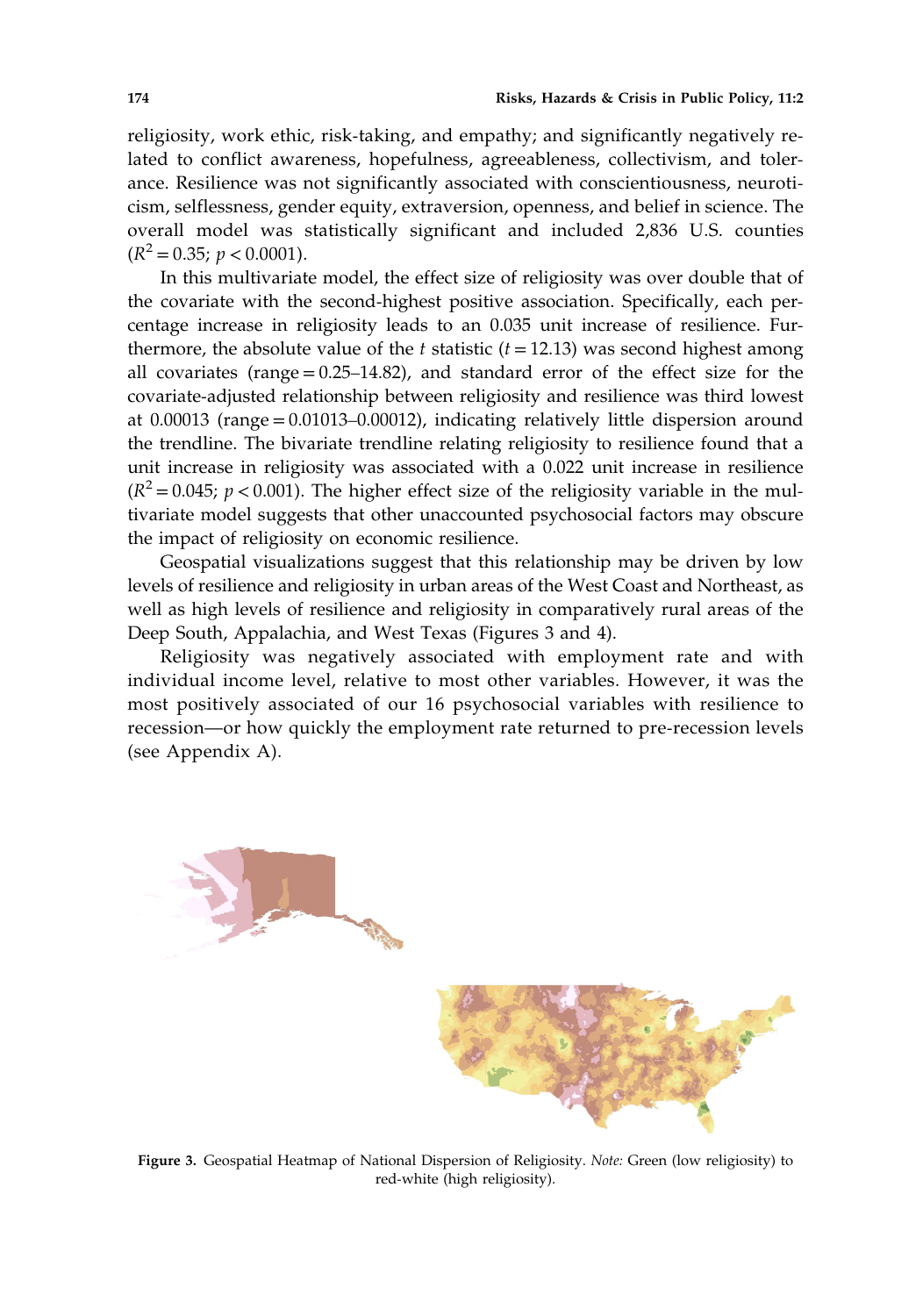

Figure 4. Geospatial Heatmap of National Dispersion of Resilience to Recession. Note: Green (low resilience) to red‐white (high resilience).

#### Discussion

Individual and regional resilience are linked to many cultural and psychosocial features, though the explicit ties between regional religiosity and resilience to recession remain underexplored. Given that religiosity has been associated with greater individual and regional resilience to depression, trauma, and disaster, it is understandable that we observed a relationship between religiosity and recession recovery. The composite religiosity variable was a combination of questions about intensity of belief, views on how important it is to follow church teachings, and other General Social Survey questions about closeness to God. The only item indicating behavior was frequency of prayer. However, generally, our religiosity variable is centered on the affective and cognitive components of religiosity. There were not items related to the content of beliefs or teachings, frequency of attending worship services, various religious practices, nor types of denominational affiliation. Thus, the extent of our finding is that a greater intensity of belief among respondents is modestly associated with a faster return of employment levels after an economic downturn. This finding is exploratory and invites alternate angles of inquiry to see how the effect holds across religious traditions and categories; as well as the role of religious practices as an independent variable.

Religiosity does not correlate positively with all socioeconomic variables, and this is not supported by our study findings. In our data set, while positively associated with resilience of employment after a recession, religiosity was negatively associated with income and rates of employment before a recession. Doran and Fingleton (2015) suggest that levels of urbanization and pre‐recession employment density could play a role. Han and Goetz (2015) also point to regional adjacency to critical industry sectors associated with the recession, such as key metropolitan financial centers in the Great Recession. This is to say that metropolitan financial centers and areas with greater urbanization are likely to: (i) have more skilled labor opportunities to begin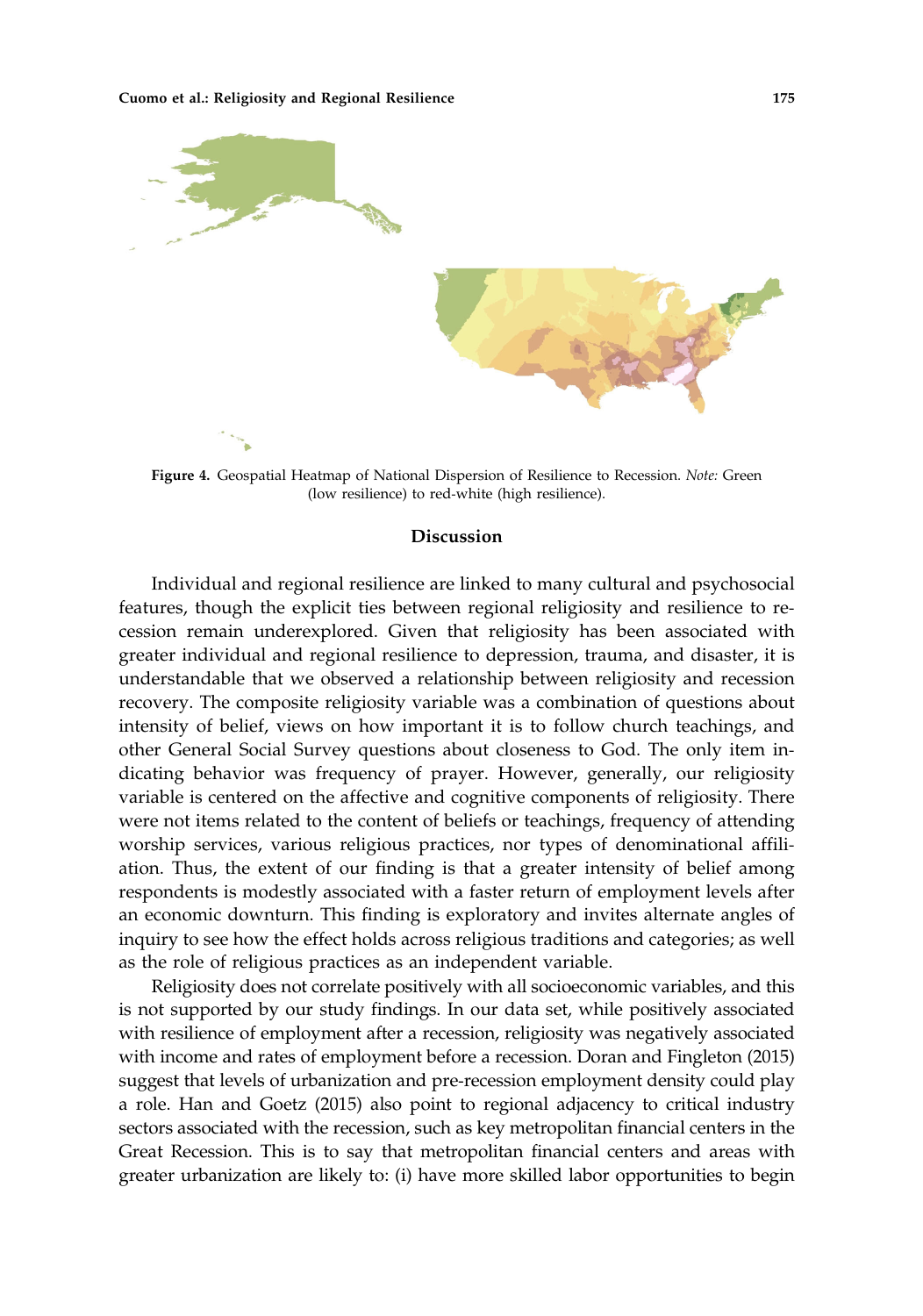with and (ii) be more secular and metropolitan in outlook. Our geospatial analysis corroborates this assertion, as it reveals that the contrasting effects of religiosity on resilience, as opposed to its effect on income or rates of employment, may be driven by especially high levels of religiosity in the Deep South geographic sub‐region of the United States, an area dominated by rural communities. Nevertheless, even if the finding is most applicable to rural communities, it remains particularly salient as rural communities already experience the greatest economic inequalities (Bailey, Jensen, & Ransom, 2014; Thiede & Monnat, 2016).

Considerable literature exists on the role religiosity plays in generating resilience in individuals and regions to overcome shocks—enough evidence to argue that regional religiosity should be considered as at least one of the variables that explains the social and cultural capital that help a region rebound after an economic downturn. The fact that religiosity should be included is the contribution of this article. However, bigger questions remain: Why and how might religiosity impact recession recovery? Likely, qualitative work is best suited to answer these "why" and "how" questions.

## Policy Recommendations

While promoting religiosity typically resides outside the realm of policy workers (nor is this our suggestion), there may be important work that can be done with existing faith communities before and after a recession. Our hypothesis is that social capital rather than organizational action or psychological resources is the strongest factor behind the association we observed (Frank et al., 2014). While our religiosity measure focused on beliefs and intensity of self‐identified religiosity, we suspect these are highly related to measures of connection to like‐ minded others. Therefore, we argue that especially in regions higher in religiosity typically rural communities which tend to be more economically disadvantaged drawing partnerships with faith communities to deploy career and mental health services will be of greater utility than similar approaches in more urban or metropolitan environments. As a greater share of the social institutional infrastructure in rural communities comes from religious organizations, they should be more likely targets for programmatic intervention than in environments that are less religious and rely on institutions more secular in nature (e.g., civic organizations, clubs, cultural organizations). Rather than determining whether faith communities are effective partners in a vacuum, policy leaders would do well to determine the context of the local community, as the proportion of the local citizenry who are religious may substantially determine the effectiveness of mobilizing faith communities.

Second, case study literature shows that organizational action can be helpful. For example, two case studies (Dahlberg et al., 2015; Rivera & Nickels, 2014) pointed to the role of churches and religious groups to aid in disaster preparedness and disaster recovery. Our first recommendation is to have an awareness of what economic development or career services currently exist among the religious organizations of a given region, as well as their scale and scope. An awareness of what exists "on the ground" locally may save significant amounts of time during sharp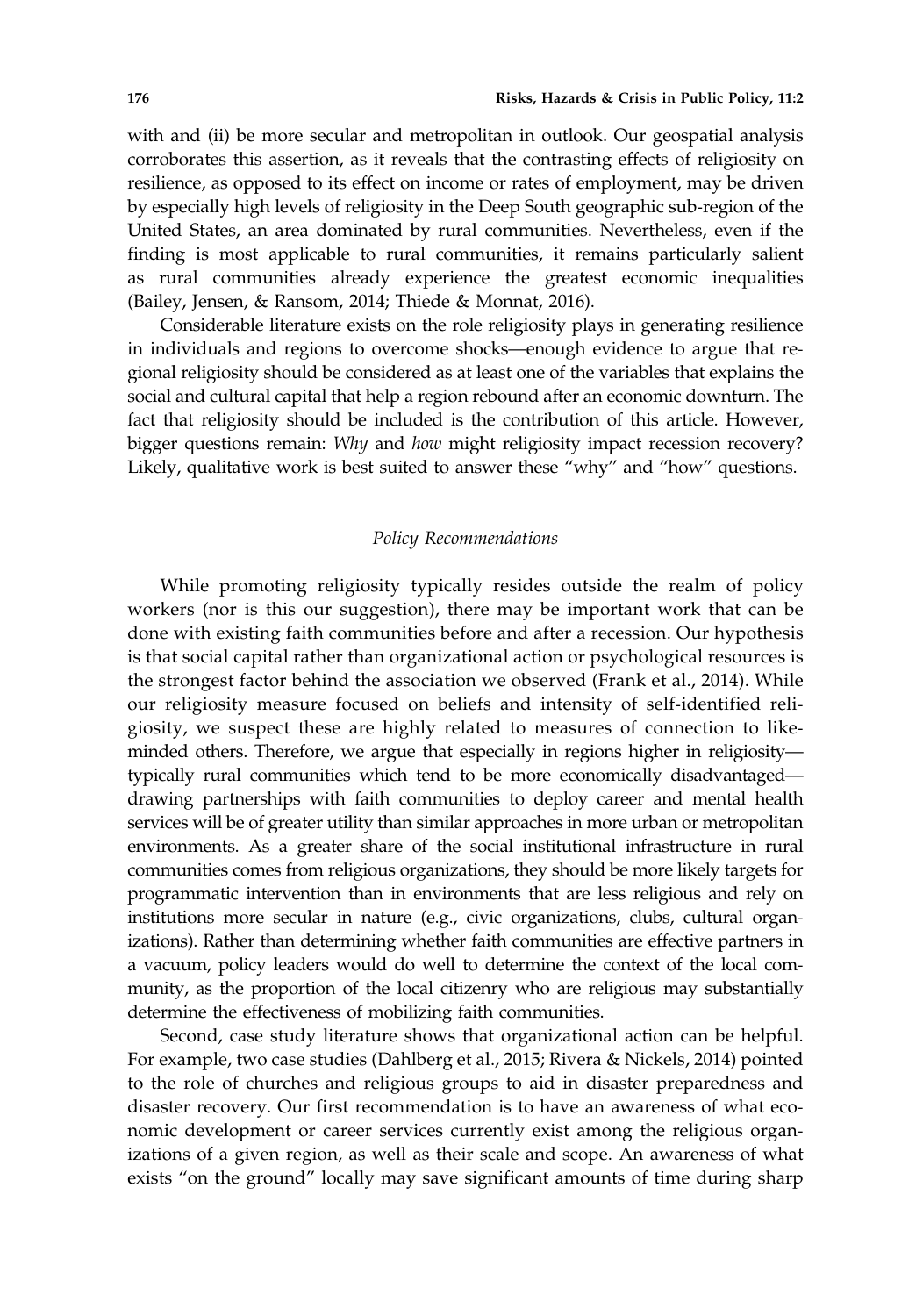downturns when interventions and resources may need to be deployed more rapidly. Whether using these organizations as the site of resource and intervention distribution, or simply as centers for awareness raising and communication of services—these social networks could be greatly prove advantageous in circulating information. In fact, these organizations have been called "resource brokers" in poor neighborhoods (Small, 2006). In addition, two of the most in‐demand services in an economic downturn—food banks and childcare centers—are known to be often tied to faith communities in poorer areas (Enke, Briley, Curtis, Greninger, & Staskel, 2007; Small, Jacobs, & Massengill, 2008; Small, & Stark, 2005).

#### Conclusion

### Limitations

There is the possibility that other factors contribute to the association we found that we were not able to add to our model due to data limitations. Future research might gather data with additional control variables. Our analytical methodology did not account for counties with low sample sizes. While a weighting technique could be applied to partly account for discrepancies in sample sizes by county, we felt that the application of this technique would have detracted from the interpretability of analytical findings. Also, when producing latent constructs from survey data, imputation was not leveraged for counties with missing data for individual survey questions. In this scenario, a county's score for the latent construct would be ascertained only from questions where data were available. This choice may have introduced some unaccounted variability in constructed covariates.

### Implications for Future Research

We propose a few lines of inquiry for future researchers.

Psychological Resources. First, at a micro level, religiosity is associated with helping individuals fend off depression and grow resistance to life stressors. Certain types of religiosity may help individuals gain what has been more recently popularized as "grit" (Duckworth, 2016), or the mental resources to persevere in the face of challenges. Perseverance in job seeking over a common response of despair to unemployment (Ochsen & Welsch, 2011) could be partially responsible for the speed of resilience (defined in this study at the speed of return to pre-recession employment levels).

Social Capital. Second, the speed of economic recovery could be impacted by the increased social capital that communities with robust social networks, such as faith communities, may wield. Social capital has been shown to have economic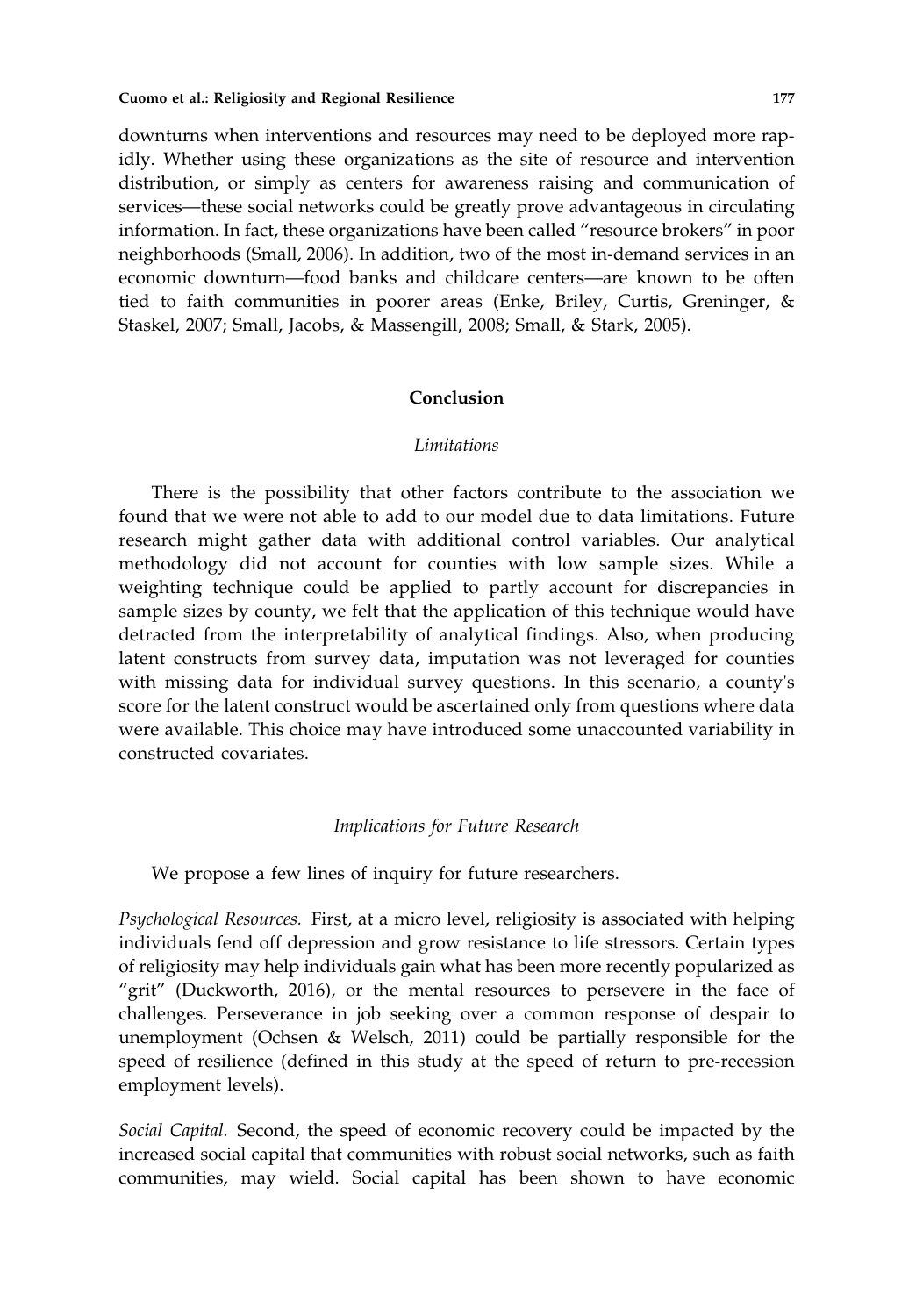implications due to both the networks that can potentially help job seekers find work (e.g., Granovetter, 1973; Mouw, 2003) and the increased trust (essential for making market transactions) that helps grease the wheels of economic and financial institutions (e.g., Francoise & Zabojnik, 2005; Wilson, 2000).

Organizational Action. Third, is it possible that economic recovery is less tied to individual religiosity and more related to the religious organizations that offer social services and career- or employment-related services (e.g., Barnes, 2004; Fox, 2003; Reese & Shields, 2000). Future research is needed to probe these, and other, possible reasons for why religiosity may speed a region's recovery of employment rates after a recession; and especially in rural and poorer communities.

# Summary

Compared against fifteen other psychosocial variables we employed, religiosity scored the highest in association with resilience (defined in this study as the speed at which the number of jobs returned to pre‐recession levels [Table A3]). A positive link with religiosity is unique to resilience among our dependent variables, as religiosity was negatively associated with income level and employment rate (outside of a recession). We take this to mean that while religiosity appears to possibly be associated with slightly worse‐off economic conditions overall, its impact has also shown association with a region's ability to bounce back quickly to restore job numbers to pre‐recession rates. This may largely be linked to the portions of the country with greater religiosity also being the same regions that are more rural and often facing greater economic challenges than other regions. Policy implications center around being aware of the religiosity context of a region when designing interventions around recession. If the region is rural and poorer, and has a relatively higher religiosity among citizenry per capita, then these are the regions where interventions will be more effective when partnering with regional faith communities. This partnership can simply be to mobilize awareness of resources, or can involve direct interventions with the faith organizations that often act as "resource brokers" in these regions, particularly in the areas of childcare centers and food banks.

Raphael E. Cuomo, PhD, is at the University of California, San Diego, Extension [racuomo@ucsd.edu].

Daniel B. Davis, PhD, is at the University of California, San Diego, Extension. Stephan J. Goetz, PhD, is at the Northeast Regional Center for Rural Development, Pennsylvania State University.

Josh D. Shapiro, PhD, is at the University of California, San Diego, Extension. Mary L. Walshok, PhD, is at the University of California, San Diego, Extension.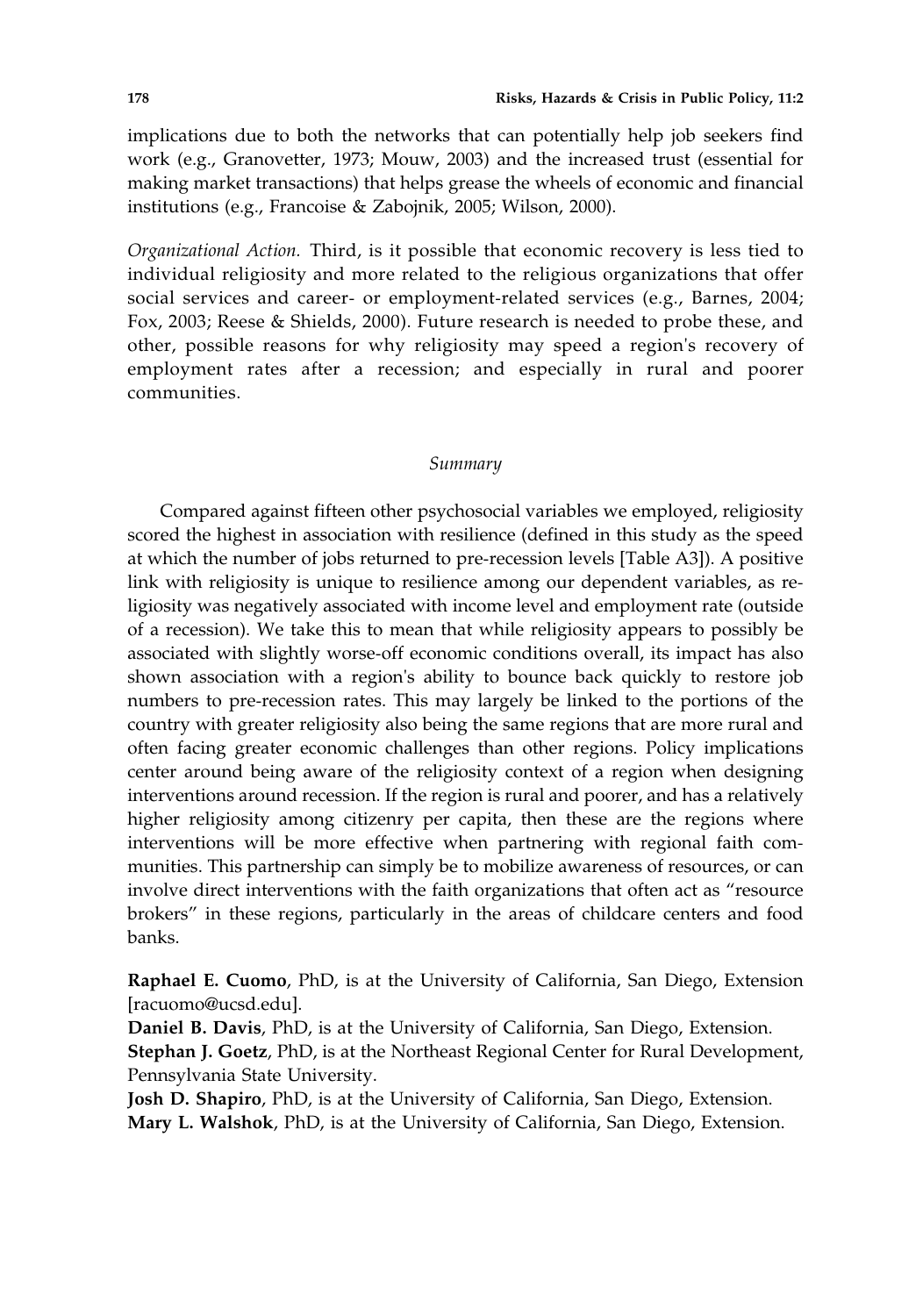#### **Notes**

This publication was prepared by Raphael Cuomo, Daniel Davis, Josh Shapiro, and Mary Walshok at University of California San Diego Extension, and Stephan Goetz of Penn State Northeast Regional Center for Rural Development, using Federal funds awarded to the Trustees of Indiana University and as a sub‐component under award number ED17HDQ3120040 from the U.S. Economic Development Administration, U.S. Department of Commerce. The statements, findings, conclusions, and recommendations are those of the author(s) and do not necessarily reflect the views of the Economic Development Administration or the U.S. Department of Commerce.

1. Notably, however, Mitchell (2003) made an important cultural distinction among Christian clergy: use of prayer as a form of protection from the effects of disaster was common, but few—only the most fundamentalist conservative clergy—attempted to use prayer as prevention from disasters in the first place.

# References

- Aldrich, Daniel P. 2012. Building Resilience: Social Capital in Post-Disaster Recovery. Chicago, IL: The University of Chicago Press.
- Bailey, Conner, Leif, Jensen, and Elizabeth, Ransom, eds. 2014. Rural America in a Globalizing World: Problems and Prospects for the 2010s. Morgantown, WV: West Virginia University Press.
- Balog, Angela M., LaKami T. Baker, and Alan G. Walker. 2014. "Religiosity and Spirituality in Entrepreneurship: A Review and Research Agenda." Journal of Management, Spirituality and Religion 11 (2): 159–86,<https://doi.org/10.1080/14766086.2013.836127>
- Barnes, Sandra L. 2004. "Priestly and Prophetic Influences on Black Church Social Services." Social Problems 51 (2): 202–21.
- Barro, Robert J., and Rachel M. McCleary. 2003. "Religion and Economic Growth Across Countries." American Sociological Review 68 (5): 760–81,<https://doi.org/10.2307/1519761>
- Bump, Philip. 2019. "Is a Recession Looming? Here's What Experts on the Economy are Watching." Washington Post (August 15). [https://www.washingtonpost.com/politics/2019/08/15/is](https://www.washingtonpost.com/politics/2019/08/15/is-recession-looming-heres-what-experts-economy-are-watching/)‐ recession‐looming‐heres‐what‐experts‐economy‐are‐[watching/](https://www.washingtonpost.com/politics/2019/08/15/is-recession-looming-heres-what-experts-economy-are-watching/). Accessed October 23, 2019.
- Christopherson, Susan, Jonathan Michie, and Peter Tyler. 2010. "Regional Resilience: Theoretical and Empirical Perspectives." Cambridge Journal of Regions, Economy and Society 3 (1): 3–10.
- Cutter, Susan L., Christopher G. Burton, and Christopher T. Emrich. 2010. "Disaster Resilience Indicators for Benchmarking Baseline Conditions." Journal of Homeland Security and Emergency Management 7 (1): 1–22.
- Cynamon, Barry Z., and Steven M. Fazzari. 2015. "Inequality, the Great Recession and Slow Recovery." Cambridge Journal of Economics 40: 373–99.
- Dagdeviren, Hulya, Matthew Donoghue, and Markus Promberger. 2016. "Resilience, Hardship, and Social Conditions." Journal of Social Policy 45 (1): 1–20, [https://doi.org/10.1017/](https://doi.org/10.1017/S004727941500032X) [S004727941500032X](https://doi.org/10.1017/S004727941500032X)
- Dahlberg, Rasmus, Christine T. Johannessen‐Henry, Emmanue Raju, and Suhella Tulsiani. 2015. "Resilience in Disaster Research: Three Versions." Civil Engineering and Environmental Systems 32 (1-2): 44–54,<https://doi.org/10.1080/10286608.2015.1025064>
- Deller, Steven C., Tessa Conroy, and Philip Watson. 2017. "Women Business Owners: A Resource of Stability During the Great Recession?" Journal of Applied Economics 49: 5686–97.
- Doran, Justin, and Bernard Fingleton. 2015. "Resilience From the Micro Perspective." Cambridge Journal of Regions, Economy and Society 8 (2): 205–23,<https://doi.org/10.1093/cjres/rsv004>
- Duckworth, Angela. 2016. Grit: The Power of Passion and Perseverance. New York, NY: Scribner.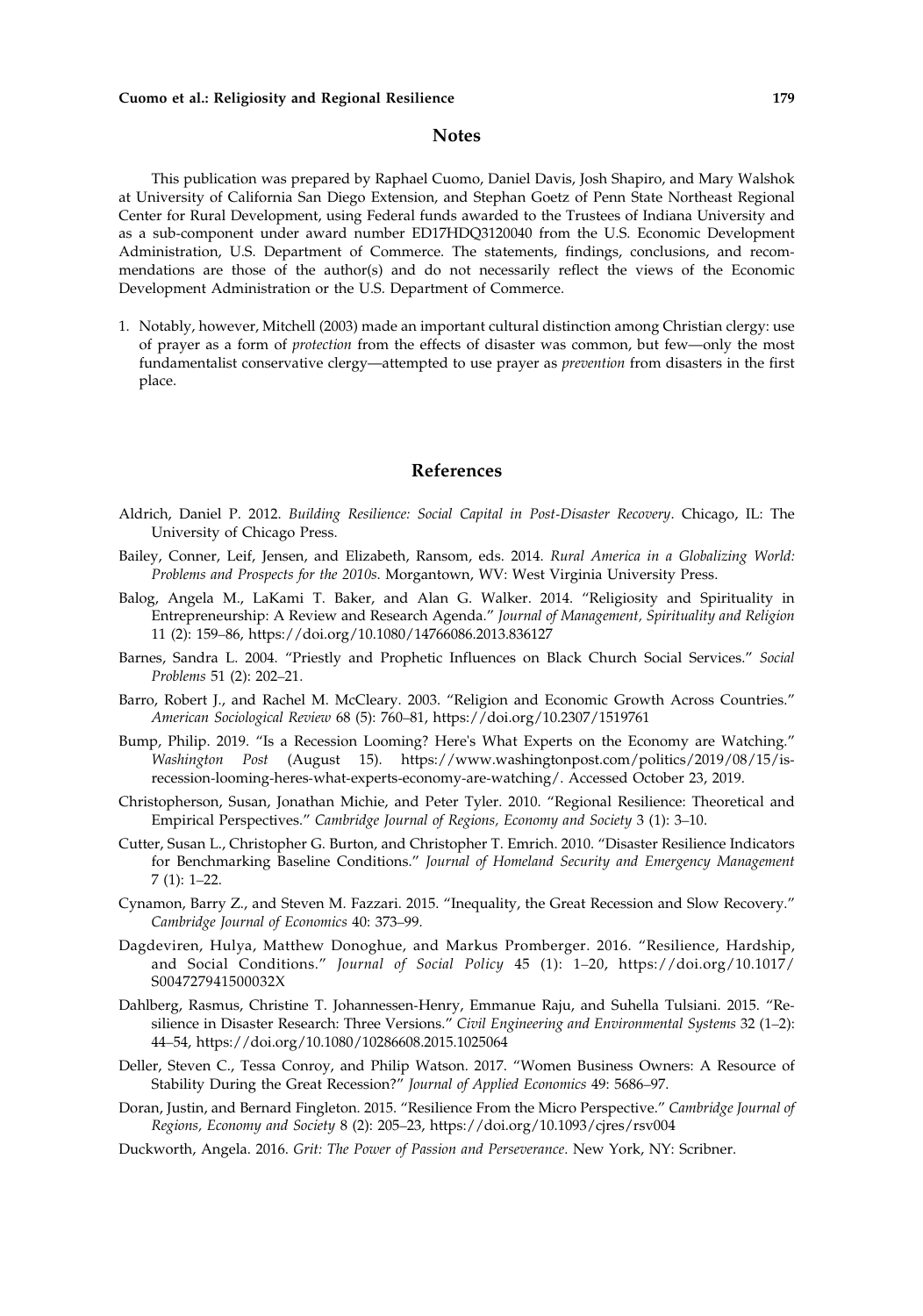- Enke, Allison A., Margaret E. Briley, Suzanne R. Curtis, Sue A. Greninger, and Deanna M. Staskel. 2007. "Quality Management Procedures Influence the Food Safety Practices at Childcare Centers." Early Childhood Education Journal 35 (1): 75–81.
- Fenge, Lee‐Ann, Louise Worsowick, Sarah Hean, and Charlie Wilkinson. 2012. "The Impact of the Economic Recession on Well-Being and Quality of Life of Older People." Health and Social Care in the Community 20 (6): 617–24, [https://doi.org/10.1111/j.1365](https://doi.org/10.1111/j.1365-2524.2012.01077.x)‐2524.2012.01077.x
- Fernando, Chandi, and Michel Ferrari. 2011. "Spirituality and Resilience in Children of War in Sri Lanka." Journal of Spirituality in Mental Health 13: 52–77.
- Fingleton, Bernard, Harry Garretsen, and Ron Martin. 2012. "Recessionary Shocks and Regional Employment: Evidence on the Resilience of U.K. Regions." Journal of Regional Science 52 (1): 109-33, [https://doi.org/10.1111/j.1467](https://doi.org/10.1111/j.1467-9787.2011.00755.x)‐9787.2011.00755.x
- Fox, Lori A. 2003. "The Role of the Church in Career Guidance and Development: A Review of the Literature 1960‐Early 2000s." Journal of Career Development 29 (3): 167–82.
- Francoise, Patrick, and Jan Zabojnik. 2005. "Trust, Social Capital and Economic Development." Journal of the European Economic Association 3 (1): 51–94.
- Frank, Christine, Christopher G. Davis, and Frank J. Elgar. 2014. "Financial Strain, Social Capital, and Perceived Health During Economic Recession: A Longitudinal Survey in Rural Canada." Anxiety, Stress, and Coping 27 (4): 422–38.
- Galbraith, Craig S., and Devon M. Galbraith. 2007. "An Empirical Note on Entrepreneurial Activity, Intrinsic Religiosity and Economic Growth." Journal of Enterprising Communities: People and Places in the Global Economy 1 (2): 188–201,<https://doi.org/10.1108/17506200710752601>
- Granovetter, Mark S. 1973. "The Strength of Weak Ties." The American Journal of Sociology 78 (6): 1360–80.
- Han, Yicheol, and Stephan J. Goetz. 2015. "The Economic Resilience of U.S. Counties During the Great Recession." The Review of Regional Studies 45 (2): 131–49.
- Han, Yicheol, and Stephan J. Goetz. 2019. "Predicting US County Economic Resilience From Industry Input‐output Accounts." Applied Economics 51 (19): 2019–28, [https://doi.org/10.1080/00036846.](https://doi.org/10.1080/00036846.2018.1539806) [2018.1539806](https://doi.org/10.1080/00036846.2018.1539806)
- Harrison, Elizabeth. 2012. "Bouncing Back? Recession, Resilience and Everyday Lives." Critical Social Policy 33 (1): 97–113,<https://doi.org/10.1177/0261018312439365>
- Hayward, R. David, and Markus Kemmelmeier. 2011. "Weber Revisited: A Cross‐National Analysis of Religiosity, Religious Culture, and Economic Attitudes." Journal of Cross-Cultural Psychology 42 (8): 1406–20,<https://doi.org/10.1177/0022022111412527>
- Hobfoll, Stevan E., Patrick A. Palmieri, Robert J. Johnson, Daphna Canetti‐Nisim, Brian J. Hall, and Sandro Galea. 2009. "Trajectories of Resilience, Resistance, and Distress During Ongoing Terrorism: The Case of Jews and Arabs in Israel." Journal of Consulting and Clinical Psychology 77 (1): 138–48.
- Javanmard, Gholam H. 2013. "Religious Beliefs and Resilience in Academic Students." Procedia—Social and Behavioral Sciences 84: 744–8,<https://doi.org/10.1016/j.sbspro.2013.06.638>
- Kasen, Stephanie, Priya Wickramarante, Marc J. Gameroff, and Myrna M. Weissman. 2012. "Religiosity and Resilience in Persons at High Risk for Major Depression." Psychological Medicine 42 (3): 509–19, <https://doi.org/10.1017/S0033291711001516>
- Kim, Sangwon, and Giselle B. Esquivel. 2011. "Adolescent Spirituality and Resilience: Theory, Research, and Educational Practices." Psychology in the Schools 48 (7): 755-65, [https://doi.org/10.1002/pits.](https://doi.org/10.1002/pits.20582) [20582](https://doi.org/10.1002/pits.20582)
- Kimhi, Shaul, Marina Goroshit, and Yohanan Eshel. 2013. "Demographic Variables as Antecedents of Israeli Community and National Resilience." Journal of Community Psychology 41 (5): 631–43, <https://doi.org/10.1002/jcop.21561>
- Krüger, Fred, Greg Bankoff, Terry Cannon, Benedikt Orlowski, and Lisa F. Schipper, eds. 2015. Cultures and Disasters: Understanding Cultural Framings in Disaster Risk Education. New York, NY: Routledge.
- López, Javier, Celia Camilli, and Cristina Noriega. 2014. "Posttraumatic Growth in Widowed and Non‐ Widowed Older Adults: Religiosity and Sense of Coherence." Journal of Religious Health 54 (5): 1612–28, [https://doi.org/10.1007/s10943](https://doi.org/10.1007/s10943-014-9876-5)‐014‐9876‐5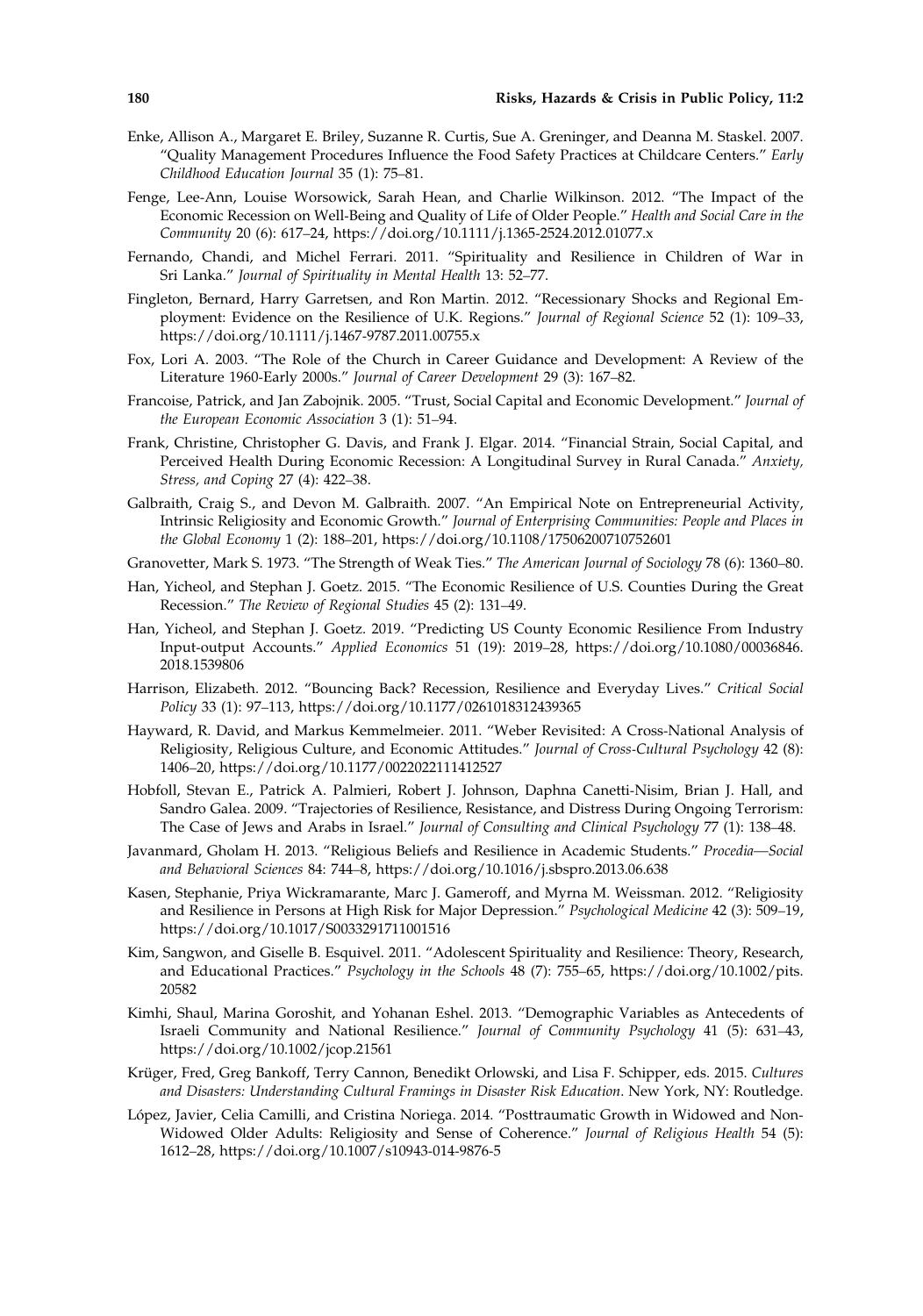#### Cuomo et al.: Religiosity and Regional Resilience 181

- Martin, Ron. 2012. "Regional Economic Resilience, Hysteresis, and Recessionary Shocks." Journal of Economic Geography 12 (1): 1–32,<https://doi.org/10.1093/jeg/lbr019>
- Martin, Ron, Peter Sunley, and Peter Tyler. 2015. "Local Growth Evolutions: Recession, Resilience and Recovery." Cambridge Journal of Regions, Economy and Society 8 (2): 141–8, [https://doi.org/10.1093/](https://doi.org/10.1093/cjres/rsv012) [cjres/rsv012](https://doi.org/10.1093/cjres/rsv012)
- Marx, Karl. 1992[1867]. Capital: Volume 1: A Critique of Political Economy. London: Penguin Classics.
- Miller, Lisa, Ravi Bansal, Priya Wickramaratne, Xuejun Hao, Craig E. Tenke, Myrna M. Weissman, and Bradley S. Peterson. 2014. "Neuroanatomical Correlates of Religiosity and Spirituality: A Study in Adults at High and Low Familial Risk for Depression." JAMA Psychiatry 71 (2): 128–35, [https://doi.](https://doi.org/10.1001/jamapsychiatry.2013.3067) [org/10.1001/jamapsychiatry.2013.3067](https://doi.org/10.1001/jamapsychiatry.2013.3067)
- Mitchell, Jerry T. 2003. "Prayer in Disaster: Case Study of Christian Clergy." Natural Hazards Review 4 (1): 20–6, [https://doi.org/10.1061/\(ASCE\)1527](https://doi.org/10.1061/(ASCE)1527-6988(2003)4:1(20))‐6988(2003)4:1(20)
- Mosquiero, Bruno P., Neusa S. da Rocha, and Marcelo P. Fleck. 2015. "Intrinsic Religiosity, Resilience, Quality of Life, and Suicide Risk in Depressed Inpatients." Journal of Affective Disorders 179: 128–33, <https://doi.org/10.1016/j.jad.2015.03.022>
- Mouw, Ted. 2003. "Social Capital and Finding a Job: Do Contacts Matter?" American Sociological Review 68 (6): 868–98.
- Narayanan, Annalakshmi, and Mohammed Abeer. 2011. "Islamic Worldview, Religious Personality and Resilience Among Muslim Adolescent Students in India." Europe's Journal of Psychology 7 (4): 716–38, <https://doi.org/10.5964/ejop.v7i4.161>
- Ochsen, Carsten, and Heinz Welsch. 2011. "The Social Costs of Unemployment: Accounting for Unemployment Duration." Applied Economics 43: 3999–4005.
- Reese, Laura A., and Gary Shields. 2000. "Faith-Based Economic Development." Policy Studies Review 17 (2): 84–103.
- Reeskens, Tim, and Leen Vandecasteele. 2017. "Economic Hardship and Well‐Being: Examining the Relative Role of Individual Resources and Welfare State Effort in Resilience Against Economic Hardship." Journal of Happiness Studies 18 (1): 41–62, [https://doi.org/10.1007/s10902](https://doi.org/10.1007/s10902-016-9716-2)‐016‐9716‐2
- Ritzer, George, and Jeffrey N. Stepnisky. 2017. Classical Sociological Theory, 7th ed. Thousand Oaks, CA: SAGE.
- Rivera, Jason D., and Ashley E. Nickels. 2014. "Social Capital, Community Resilience, and Faith‐Based Organizations in Disaster Recovery: A Case Study of Mary Queen of Vietnam Catholic Church." Risk, Hazards & Crisis in Public Policy 5 (2): 178–211,<https://doi.org/10.1002/rhc3.12050>
- Rounding, Kevin, Kenneth E. Hart, Stephen Hibbard, and Michelle Carroll. 2011. "Emotional Resilience in Young Adults Who Were Reared By Depressed Parents: The Moderating Effects of Offspring Religiosity/Spirituality." Journal of Spirituality in Mental Health 13 (4): 236–46, [https://doi.org/10.](https://doi.org/10.1080/19349637.2011.616091) [1080/19349637.2011.616091](https://doi.org/10.1080/19349637.2011.616091)
- Shapiro, Josh, Raphael Cuomo, Daniel Davis, and Mary Walshok. 2019. "Personality of Place: Regional Psychosocial Characteristics of Economic Activity." Working paper as part of a study on Regional Economic Development with the U.S. Economic Development Administration, U.S. Department of Commerce.
- Small, Mario L. 2006. "Neighborhood Institutions as Resource Brokers: Childcare Centers, Interorganizational Ties, and Resource Access Among the Poor." Social Problems 52 (2): 274–92.
- Small, Mario L., Erin M. Jacobs, and Rebekah P. Massengill. 2008. "Why Organizational Ties Matter for Neighborhood Effects: Resource Access Through Childcare Centers." Social Forces 87 (1): 387–414.
- Small, Mario L., and Laura Stark. 2005. "Are Poor Neighborhoods Resource Deprived? A Case Study of Childcare Centers in New York." Social Science Quarterly 86: 1013–36.
- Solt, Frederick, Philip Habel, and J. Tobin Grant. 2011. "Economic Inequality, Relative Power, and Religiosity." Social Science Quarterly 92 (2): 447–65, [https://doi.org/10.1111/j.1540](https://doi.org/10.1111/j.1540-6237.2011.00777.x)‐6237.2011.00777.x
- Thiede, Brian C., and Shannon M. Monnat. 2016. "The Great Recession and America's Geography of Unemployment." Demographic Research 35: 891–928.
- Weber, Max. 2002[1905]. The Protestant Ethic and the Spirit of Capitalism. London: Penguin Classics.
- Wilson, Paul N. 2000. "Social Capital, Trust, and the Agribusiness of Economics." Journal of Agricultural and Resource Economics 25 (1): 1–13.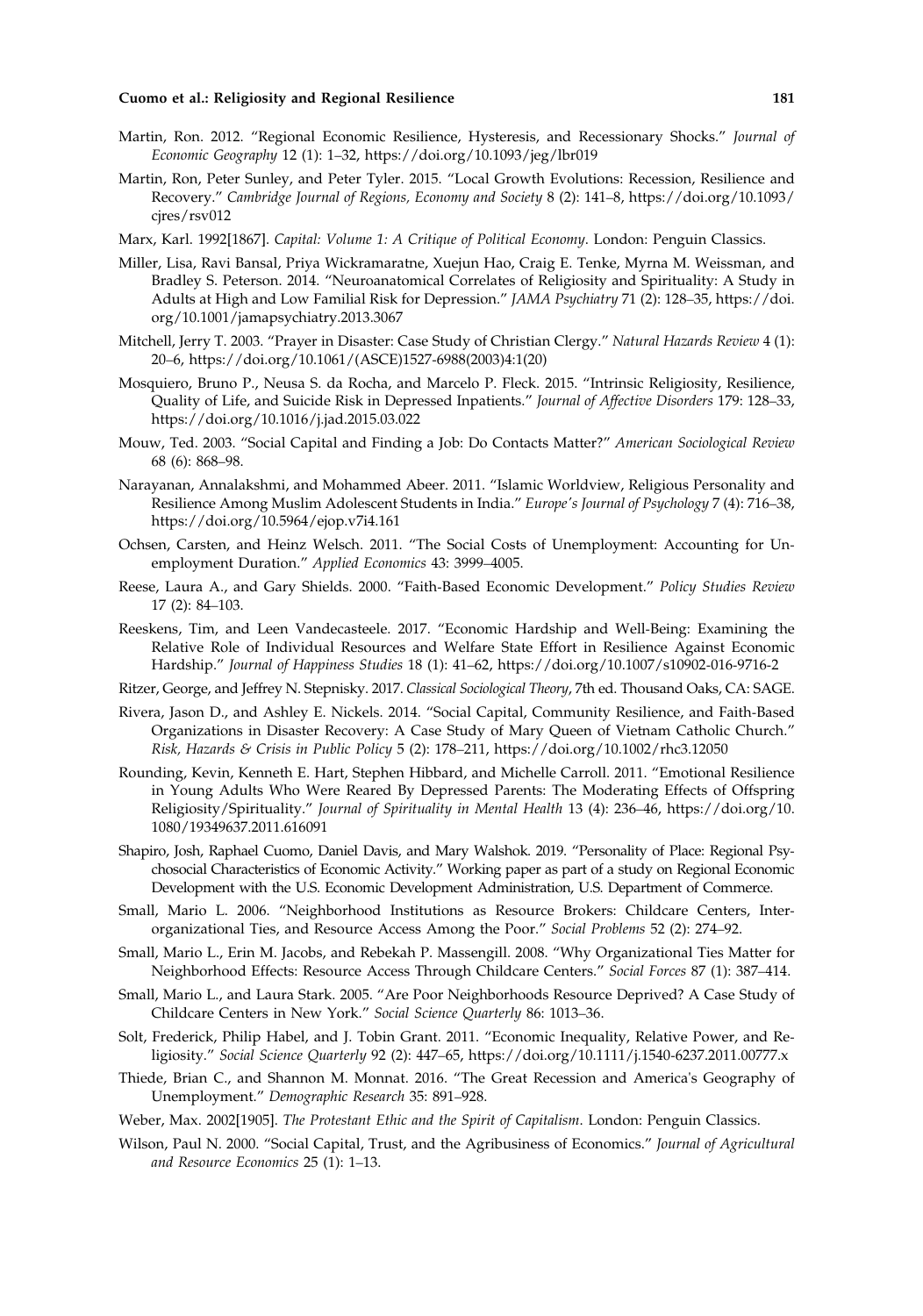# Appendix A: Multiple Linear Regression Models for Resilience, Per Capita Income, and Employment Rate

|                                 |                 |                   | $n = 2836$ counties<br>$R^2 = 0.35$<br>p < 0.0001 |                  |
|---------------------------------|-----------------|-------------------|---------------------------------------------------|------------------|
| Covariate                       | <b>Estimate</b> | <b>Std. Error</b> | $\mathbf{r}$                                      | $\boldsymbol{p}$ |
| <b>INTERCEPT</b>                | 4.989317        | 1.733692          | 2.878                                             | 0.4482           |
| Religiosity <sup>†</sup>        | 0.034830        | 0.001307          | 12.126                                            | < 0.0001         |
| Work Ethic <sup>†</sup>         | 0.014286        | 0.010000          | 5.650                                             | < 0.0001         |
| Risk-Taking <sup>†</sup>        | 0.011342        | 0.002929          | 8.679                                             | < 0.0001         |
| Conscientiousness <sup>†</sup>  | 0.002458        | 0.009910          | 0.248                                             | 0.0910           |
| Empathy <sup>†</sup>            | 0.002410        | 0.001267          | 1.902                                             | < 0.0001         |
| Neuroticism*                    | 0.002194        | 0.007701          | 0.285                                             | 0.8041           |
| Selflessness <sup>†</sup>       | 0.001295        | 0.002527          | 0.442                                             | 0.6584           |
| Gender Equality <sup>†</sup>    | $-0.003694$     | 0.004019          | $-0.919$                                          | 0.3581           |
| Extraversion*                   | $-0.004804$     | 0.007560          | $-0.635$                                          | 0.7757           |
| Conflict Awareness <sup>†</sup> | $-0.013007$     | 0.001201          | $-10.830$                                         | < 0.0001         |
| Hopefulness <sup>†</sup>        | $-0.014847$     | 0.002872          | $-14.820$                                         | < 0.0001         |
| Agreeableness*                  | $-0.017121$     | 0.010127          | $-1.691$                                          | 0.0040           |
| Openness*                       | $-0.018961$     | 0.008850          | $-1.664$                                          | 0.5252           |
| Collectivism*                   | $-0.018961$     | 0.002718          | $-6.976$                                          | < 0.0001         |
| Tolerance <sup>†</sup>          | $-0.019882$     | 0.002528          | $-7.869$                                          | < 0.0001         |
| Belief In Science <sup>†</sup>  | $-0.031146$     | 0.002886          | $-10.791$                                         | 0.0963           |

#### Table A1. Multiple Linear Regression Model for Resilience

\*Source: Gosling–Potter Internet Project, University of Texas. †

Source: General Social Surveys, University of Chicago.

Note: A color gradient has been applied for regression beta estimates, indicating relatively high estimates within green‐shaded cells, average estimates within yellow‐shaded cells, and low estimates within red-shaded cells.  $p$  values in brown text are not statistically significant.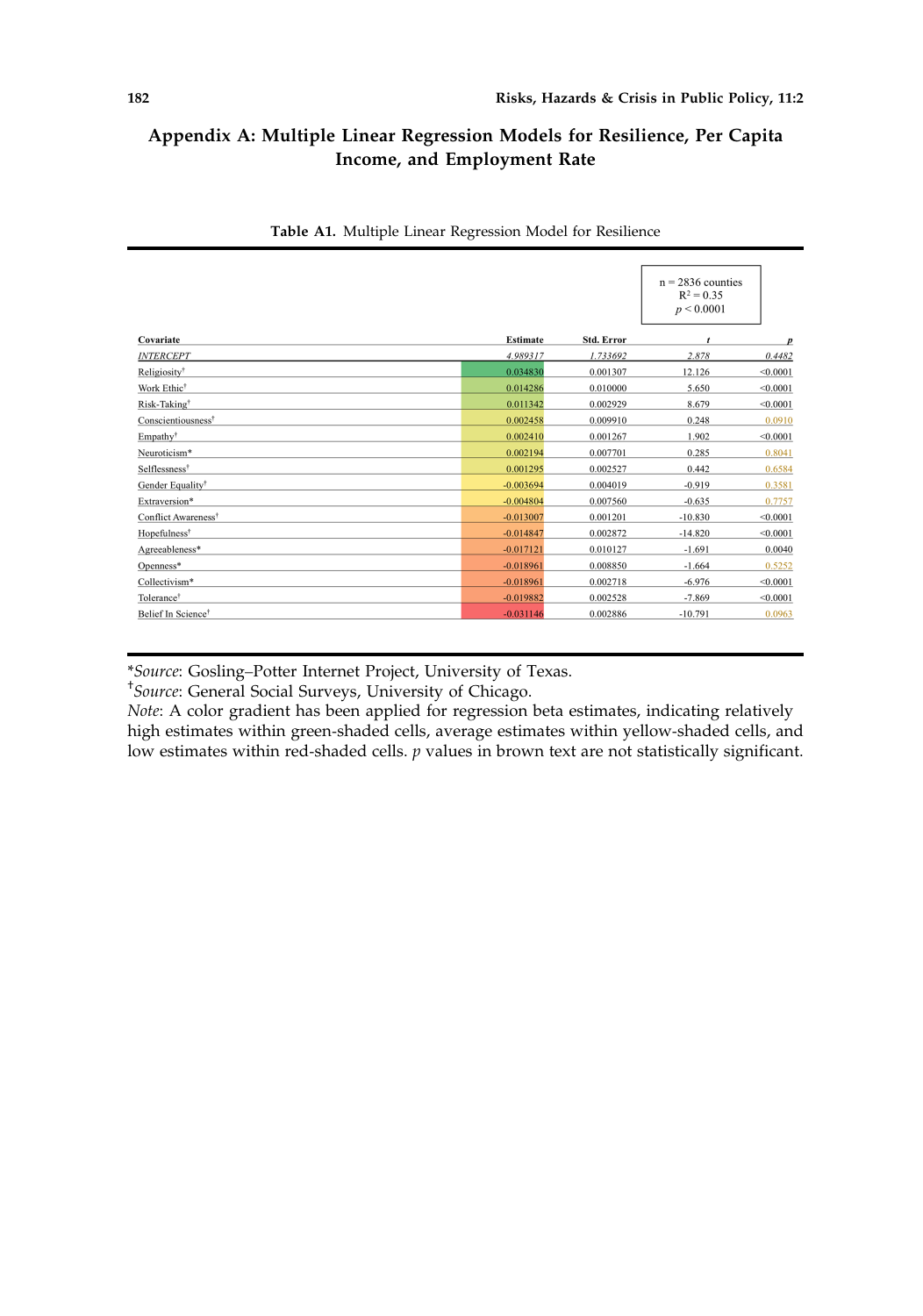## Cuomo et al.: Religiosity and Regional Resilience 183

|                                 |                 |            | $n = 3093$ counties<br>$R^2 = 0.47$<br>p < 0.0001 |                  |
|---------------------------------|-----------------|------------|---------------------------------------------------|------------------|
| Covariate                       | <b>Estimate</b> | Std. Error |                                                   | $\boldsymbol{p}$ |
| <b>INTERCEPT</b>                | \$31,179.77     | 8281.07    | 3.77                                              | < 0.0001         |
| Openness*                       | \$267.22        | 42.25      | 6.32                                              | < 0.0001         |
| Belief In Science <sup>†</sup>  | \$253.80        | 13.83      | 18.35                                             | < 0.0001         |
| Extraversion*                   | \$219.83        | 36.19      | 6.07                                              | < 0.0001         |
| Gender Equality <sup>†</sup>    | \$112.29        | 18.54      | 6.06                                              | < 0.0001         |
| Hopefulness <sup>†</sup>        | \$48.07         | 4.85       | 9.91                                              | < 0.0001         |
| Conflict Awareness <sup>†</sup> | \$34.42         | 4.82       | 7.15                                              | < 0.0001         |
| Work Ethic <sup>†</sup>         | \$8.97          | 14.39      | 0.62                                              | 0.5332           |
| Selflessness <sup>†</sup>       | \$3.88          | 15.23      | 0.26                                              | 0.7987           |
| Empathy <sup>†</sup>            | \$0.63          | 6.39       | 0.10                                              | 0.9212           |
| Risk-Taking <sup>†</sup>        | (S23.93)        | 7.28       | $-3.29$                                           | 0.0010           |
| Tolerance <sup>†</sup>          | (S28.09)        | 14.94      | $-1.88$                                           | 0.0602           |
| Collectivism <sup>†</sup>       | (S37.84)        | 14.44      | $-2.62$                                           | 0.0088           |
| Conscientiousness*              | (S124.78)       | 47.55      | $-2.62$                                           | < 0.0001         |
| Agreeableness*                  | (S160.73)       | 48.57      | $-3.31$                                           | < 0.0001         |
| Religiosity <sup>†</sup>        | (S279.75)       | 13.32      | $-21.00$                                          | < 0.0001         |
| Neuroticism*                    | (S342.32)       | 35.95      | $-9.52$                                           | 0.0087           |

Table A2. Multiple Linear Regression Model for Individual Income Per Capita in U.S. Dollars

\*Source: Gosling–Potter Internet Project, University of Texas. †

<sup>+</sup>Source: General Social Surveys, University of Chicago.

Note: A color gradient has been applied for regression beta estimates, indicating relatively high estimates within green‐shaded cells, average estimates within yellow‐shaded cells, and low estimates within red-shaded cells.  $p$  values in brown text are not statistically significant.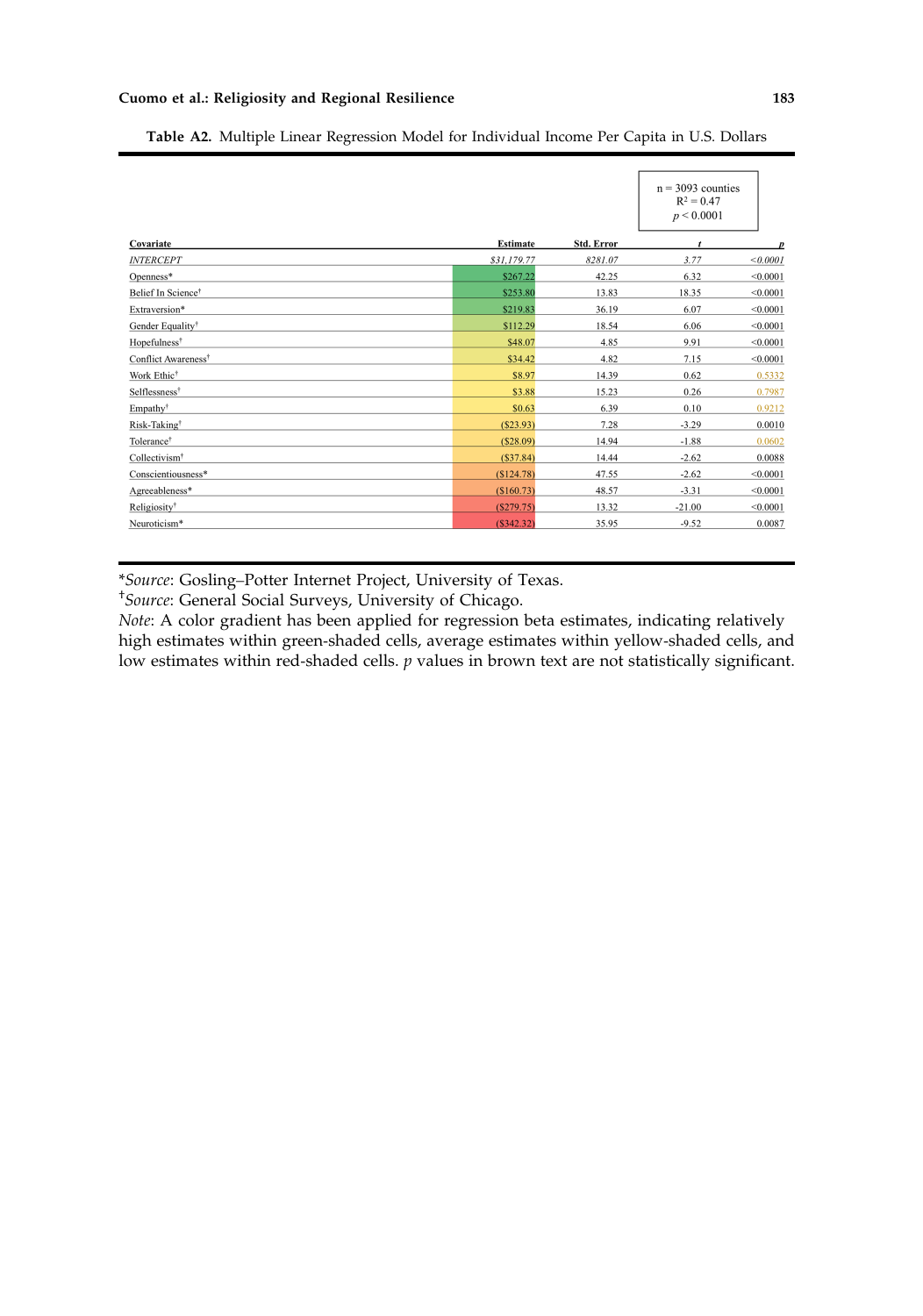|                                 |                 |                   | $n = 3093$ counties<br>$R^2 = 0.30$<br>p < 0.0001 |                  |
|---------------------------------|-----------------|-------------------|---------------------------------------------------|------------------|
| Covariate                       | <b>Estimate</b> | <b>Std. Error</b> |                                                   | $\boldsymbol{D}$ |
| <b>INTERCEPT</b>                | 101.926%        | 3.215             | 31.70                                             | < 0.0001         |
| Gender Equality <sup>†</sup>    | 0.074%          | 0.007             | 10.08                                             | < 0.0001         |
| Extraversion*                   | 0.071%          | 0.013             | 5.38                                              | < 0.0001         |
| Belief In Science <sup>†</sup>  | 0.034%          | 0.005             | 6.26                                              | < 0.0001         |
| Hopefulness <sup>†</sup>        | 0.022%          | 0.003             | 6.41                                              | < 0.0001         |
| Conflict Awareness <sup>†</sup> | 0.020%          | 0.003             | 7.39                                              | < 0.0001         |
| Tolerance <sup>†</sup>          | 0.008%          | 0.006             | 1.39                                              | 0.1638           |
| Conscientiousness*              | 0.007%          | 0.017             | 0.42                                              | 0.6750           |
| Risk-Taking <sup>†</sup>        | 0.002%          | 0.003             | 0.71                                              | 0.4761           |
| Selflessness <sup>†</sup>       | $-0.001%$       | 0.007             | $-0.12$                                           | 0.9062           |
| Work Ethic <sup>†</sup>         | $-0.007%$       | 0.006             | $-1.23$                                           | 0.2188           |
| Empathy <sup>†</sup>            | $-0.036%$       | 0.004             | 9.33                                              | < 0.0001         |
| Neuroticism*                    | $-0.052%$       | 0.013             | $-3.89$                                           | 0.0001           |
| Collectivism <sup>†</sup>       | $-0.058%$       | 0.005             | $-10.65$                                          | < 0.0001         |
| Religiosity <sup>†</sup>        | $-0.077%$       | 0.005             | $-15.13$                                          | < 0.0001         |
| Openness*                       | $-0.078%$       | 0.015             | $-5.10$                                           | < 0.0001         |
| Agreeableness*                  | $-0.091%$       | 0.018             | $-5.12$                                           | < 0.0001         |

Table A3. Multiple Linear Regression Model for Employment Rate, Percent Fully or Partly Employed

\*Source: Gosling–Potter Internet Project, University of Texas. †

Source: General Social Surveys, University of Chicago.

Note: A color gradient has been applied for regression beta estimates, indicating relatively high estimates within green‐shaded cells, average estimates within yellow‐shaded cells, and low estimates within red-shaded cells.  $p$  values in brown text are not statistically significant.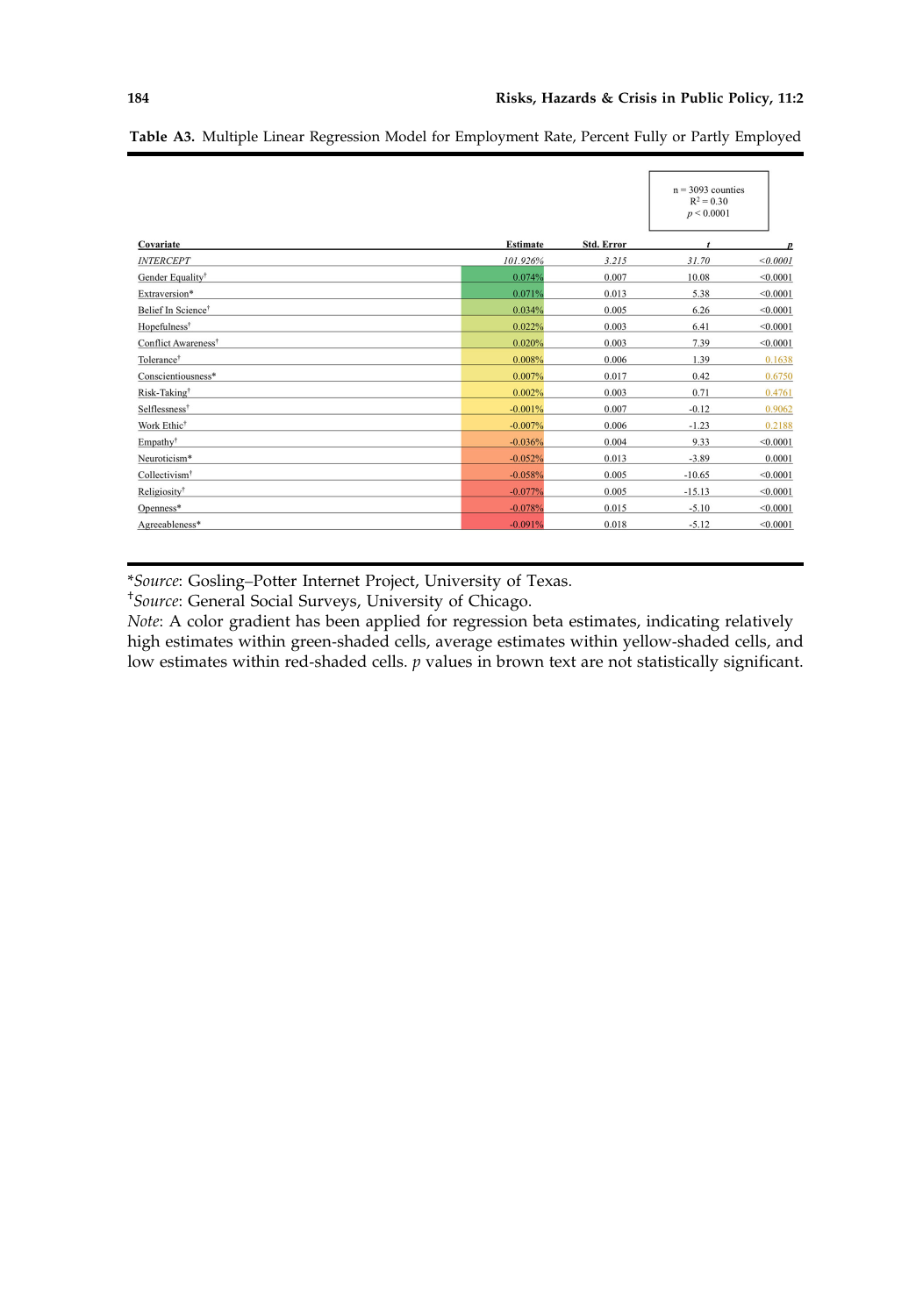# Appendix B: Questions in Each Variable

The "Big 5" Personality Trait Items

Scored using Likert style 1–5 ranges. See the Gosling‐Potter Internet Project for more specifics: [https://www.personality](https://www.personality-project.org/)‐project.org/.

| Agreeableness                                   | Extraversion                                    |
|-------------------------------------------------|-------------------------------------------------|
| • I am helpful and unselfish with others.       | • I tend to be quiet.                           |
| • I tend to find fault with others.             | • I have an assertive personality.              |
| • I tend to start quarrels with others.         | • I am sometimes shy and inhibited.             |
| • I have a forgiving nature.                    | • I am outgoing and sociable.                   |
| • I am generally trusting.                      | Neuroticism                                     |
| • I can be cold and isolated.                   | • I am relaxed and can handle stress well.      |
| • I am considerate and kind to almost everyone. | • I am depressed and blue.                      |
| • I am sometimes rude to others.                | • I can be tense.                               |
| • I like to cooperate with others.              | $\bullet$ I worry a lot.                        |
| Conscientiousness                               | • I am emotionally stable and not easily upset. |
| • I can be somewhat careless.                   | • I can be moody.                               |
| • I carry out my job thoroughly.                | • I remain calm in tense situations.            |
| • I am a reliable worker.                       | • I get nervous easily.                         |
| • I tend to be disorganized.                    | <b>Openness</b>                                 |
| • I tend to be lazy.                            | • I am curious about many things.               |
| • I persevere until the task is finished.       | • I always come up with new ideas.              |
| • I do things efficiently.                      | • I am a creative and a deep thinker.           |
| • I make plans and follow through with them.    | • I have an active imagination.                 |
| • I am easily distracted.                       | • I am inventive.                               |
| Extraversion                                    | • I value artistic experiences.                 |
| • I see myself as someone who is reserved.      | • I prefer work that is routine.                |
| • I am talkative.                               | • I like to reflect and play with ideas.        |
| • I am full of energy.                          | • I have few artistic interests.                |
| • I am passionate and spirited.                 | • I am advanced in art, music, or literature.   |
|                                                 |                                                 |

# Items From the General Social Survey (GSS)

Scoring styles vary across items. See GSS codebook for more specific: [http://gss.norc.](http://gss.norc.org/documents/codebook/gss_codebook.pdf) [org/documents/codebook/gss\\_codebook.pdf](http://gss.norc.org/documents/codebook/gss_codebook.pdf)

| <b>Belief in Science</b>                                                                                                                                                                                                                                                                                                                                      | Hopefulness                                                                                                                                                                                                                                                                                                                                                        |  |  |
|---------------------------------------------------------------------------------------------------------------------------------------------------------------------------------------------------------------------------------------------------------------------------------------------------------------------------------------------------------------|--------------------------------------------------------------------------------------------------------------------------------------------------------------------------------------------------------------------------------------------------------------------------------------------------------------------------------------------------------------------|--|--|
| • Even if it brings no immediate benefits,<br>scientific research that advances the frontiers of<br>knowledge is necessary and should be<br>supported by the federal government.<br>• Science and technology are making our lives,<br>healthier, easier, and more comfortable.<br>• We believe too often in science, and not enough<br>in feelings and faith. | • I can think of many ways to reach my current<br>goals.<br>• If I should find myself in a jam, I could think of<br>many ways to get out of it.<br>• There are lots of ways around any problem that<br>I am facing now.<br>• I hardly ever expect things to go my way.<br>• I'm always optimistic about my future.<br>• If something can go wrong for me, it will. |  |  |

(Continued)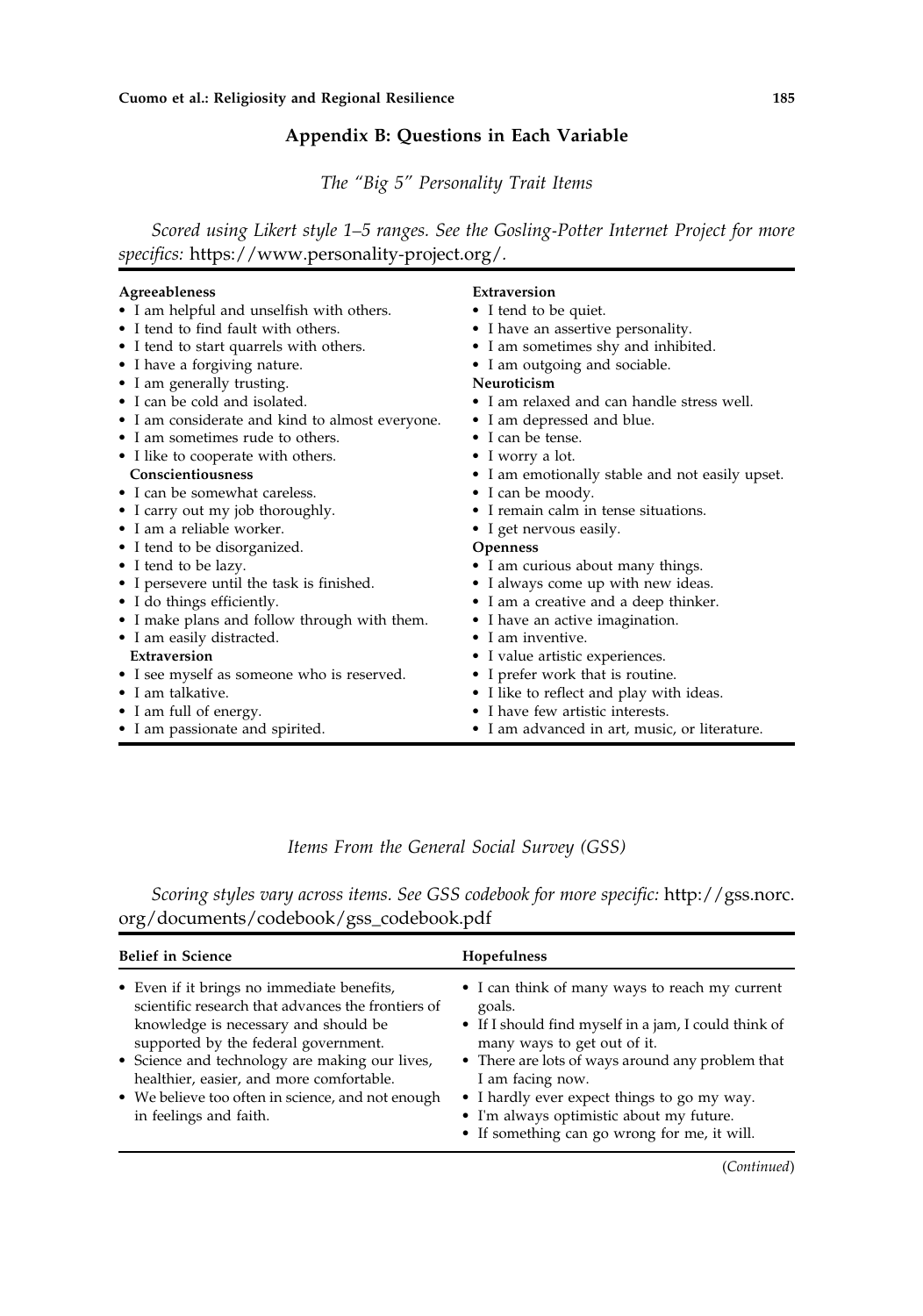#### Collectivisim Religiosity

- Adult children have a duty to look after their elderly parents.
- People who are better off should help friends who are less well off.
- Those in need have to learn to take care of themselves and not depend on others.
- When there are children in the family, parents should stay together even if they don't get along.

#### Conflict Awareness Risk Taking

- In all countries, there are differences or conflicts between different social groups. In your opinion, in America, how much conflict is there between:  $\bullet$
- poor people and rich people?
- people at the top of society and people at the bottom?
- young people and older people?
- management and workers?
- the working class and middle class? Empathy Selflessness
- I often have tender, concerned feelings for people less fortunate than me.
- Other people's misfortunes do not usually disturb me a great deal.
- When I see someone being taken advantage of, I feel kind of protective towards them.
- When I see someone being treated unfairly, I sometimes don't feel very much pity for them.

#### Gender Equity Tolerance

Do you agree or disagree:

- both the husband and the wife should contribute to the household income.
- It is not good if the man stays at home and cares for the children and the woman goes out to work.
- It is more important for a wife to help her husband's career than to have one herself.
- It is much better for everyone involved if the man is the achiever outside the home, and the woman takes care of the home and family.
- How important is the women's rights issue to you—would you say it is one of the most important, important, not very important, or not important at all?
- All in all, family life suffers when the woman has a full-time job.

- I ask for God's help in the midst of daily activities.
- I desire to be closer to God or in union with Him.
- To me, life is meaningful only because God exists.
- How religious would you describe yourself as…
- About how often do you pray?
- It's important to obey church teaching even if I don't understand them.
- Please look at this card and tell me which statement comes closest to expressing what you believe about God.

- In order to avoid unemployment I would be willing to accept a job requires new skills.
- In order to get a job, I would be willing to move to a different country.

- I am usually willing to sacrifice my own wishes to let the one I love achieve his/hers.
- I cannot be happy unless I place the one I love's happiness before my own.
- I would endure all things for the sake of the one I love.
- I would rather suffer myself than let the one I love suffer.
- Personally assisting people in trouble is very important to me.

- All religious groups in America should have equal rights.
- I accept others even when they do things I think are wrong.
- Would you accept a person from a different religion or with a very different religious view from yours, being a candidate of the political party you prefer?

#### Work Importance

- Work is a person's most important activity.
- A job is just a way of earning money‐no more.
- Which of the following statements best describe your feelings about the job?
- Would you please look at this card and tell me which one thing on this list you would most prefer in a job? \*"Work importance and gives a feeling of accomplishment."